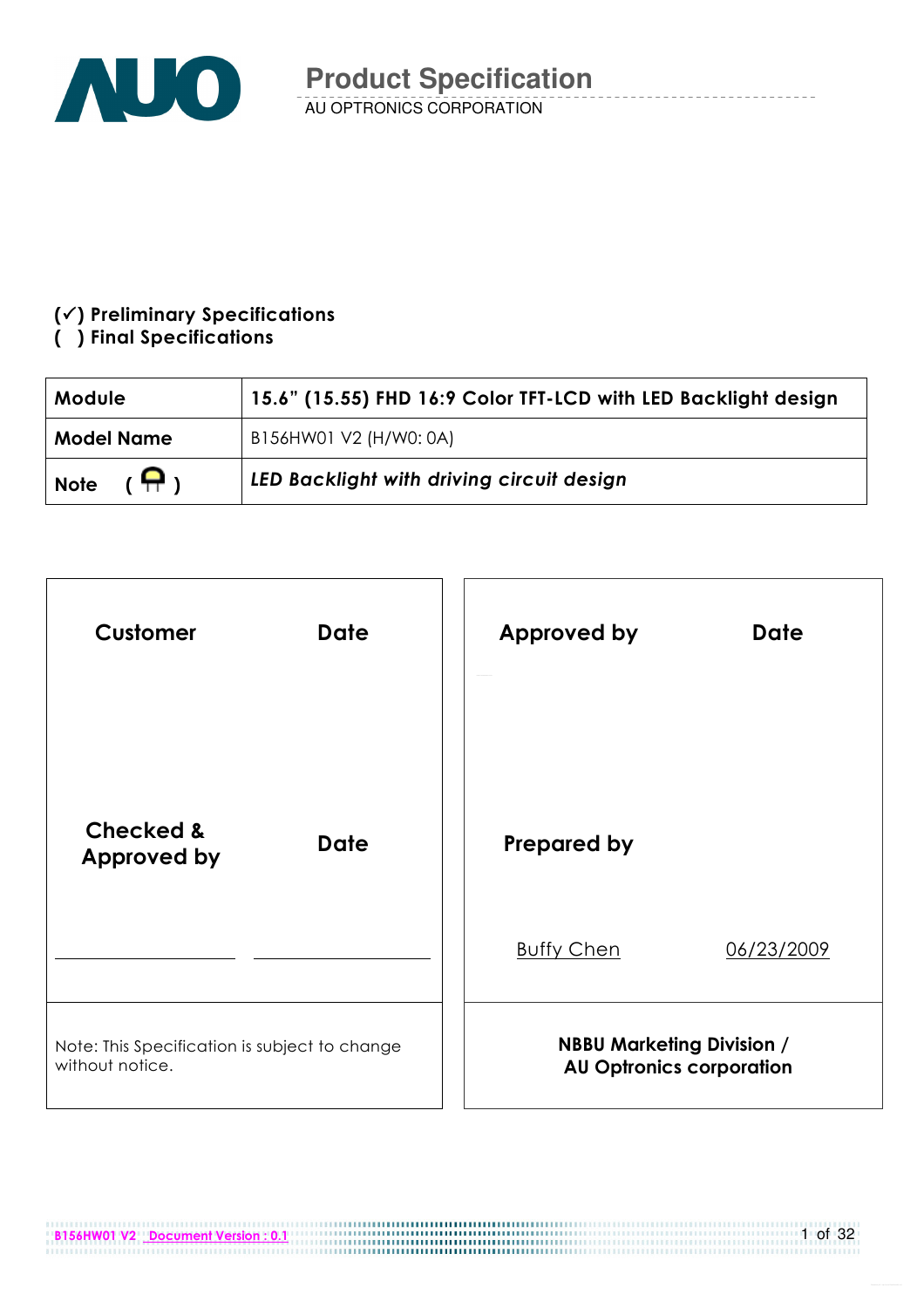

## **Contents**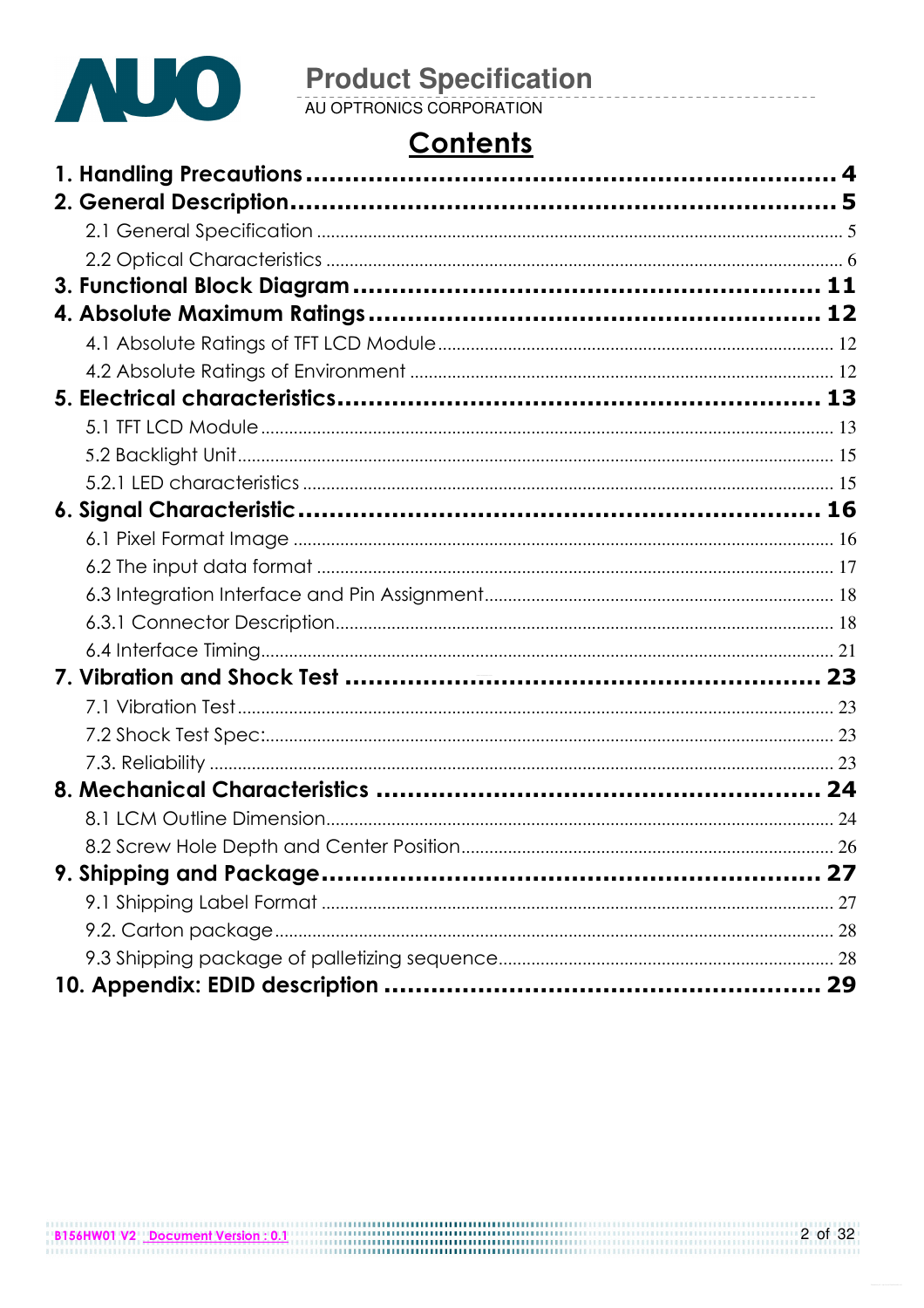

AU OPTRONICS CORPORATION

## Record of Revision

|     | Version and Date   Page  <br>Old description |     |                                         | <b>New Description</b> | Remark |
|-----|----------------------------------------------|-----|-----------------------------------------|------------------------|--------|
| 0.1 | 2009/06/23                                   | All | <b>Preliminary Edition for Customer</b> |                        |        |
|     |                                              |     |                                         |                        |        |
|     |                                              |     |                                         |                        |        |
|     |                                              |     |                                         |                        |        |
|     |                                              |     |                                         |                        |        |
|     |                                              |     |                                         |                        |        |
|     |                                              |     |                                         |                        |        |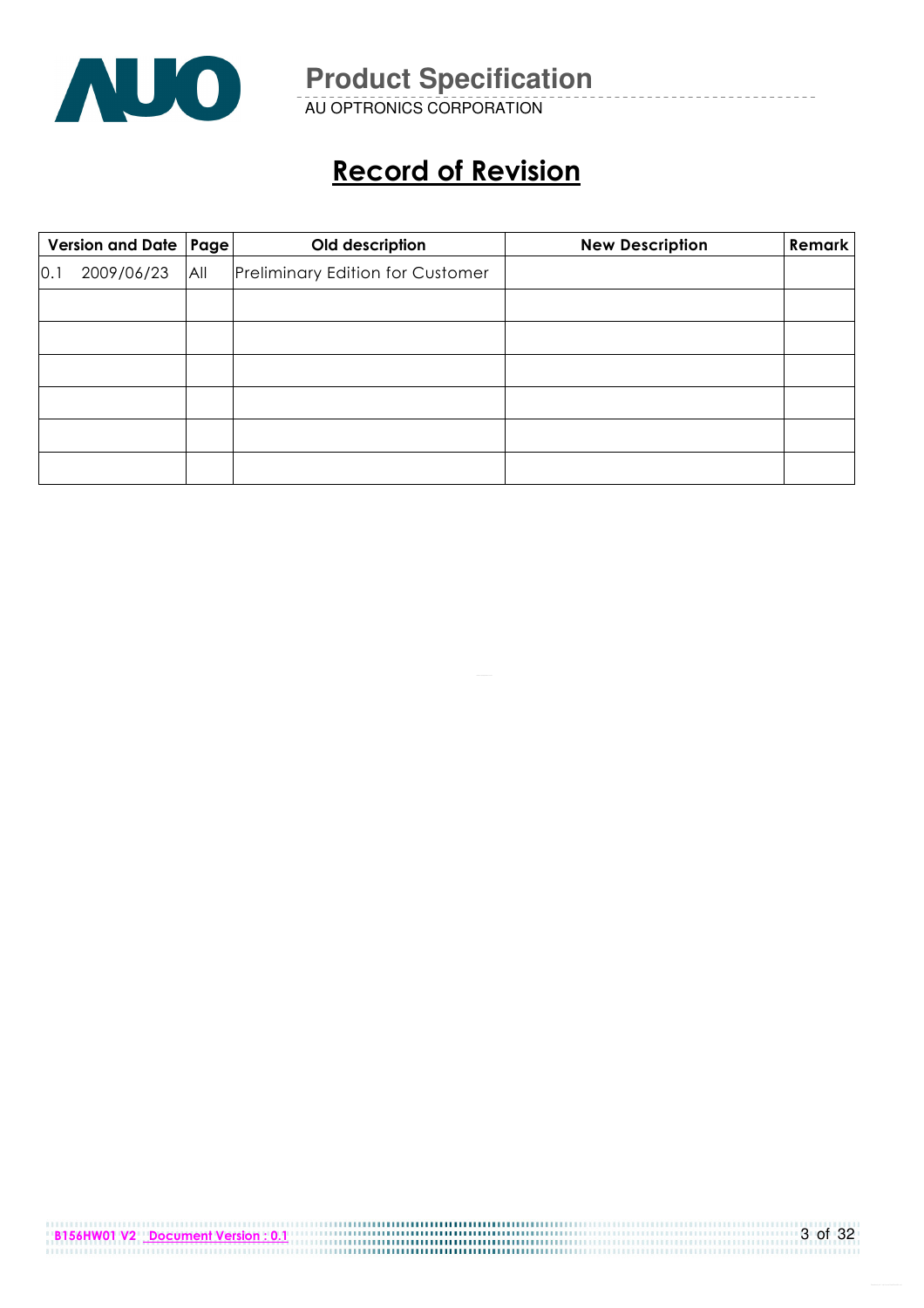

### 1. Handling Precautions

- 1) Since front polarizer is easily damaged, pay attention not to scratch it.
- 2) Be sure to turn off power supply when inserting or disconnecting from input connector.
- 3) Wipe off water drop immediately. Long contact with water may cause discoloration or spots.
- 4) When the panel surface is soiled, wipe it with absorbent cotton or other soft cloth.
- 5) Since the panel is made of glass, it may break or crack if dropped or bumped on hard surface.
- 6) Since CMOS LSI is used in this module, take care of static electricity and insure human earth when handling.
- 7) Do not open nor modify the Module Assembly.
- 8) Do not press the reflector sheet at the back of the module to any directions.
- 9) At the insertion or removal of the Signal Interface Connector, be sure not to rotate nor tilt the Interface Connector of the TFT Module.
- 11) After installation of the TFT Module into an enclosure (Notebook PC Bezel, for example), do not twist nor bend the TFT Module even momentary. At designing the enclosure, it should be taken into consideration that no bending/twisting forces are applied to the TFT Module from outside. Otherwise the TFT Module may be damaged.
- 12)Small amount of materials having no flammability grade is used in the LCD module. The LCD module should be supplied by power complied with requirements of Limited Power Source (IEC60950 or UL1950), or be applied exemption.
- 13)Disconnecting power supply before handling LCD modules, it can prevent electric shock, DO NOT TOUCH the electrode parts, cables, connectors and LED circuit part of TFT module that a LED light bar build in as a light source of back light unit. It can prevent electros tic breakdown.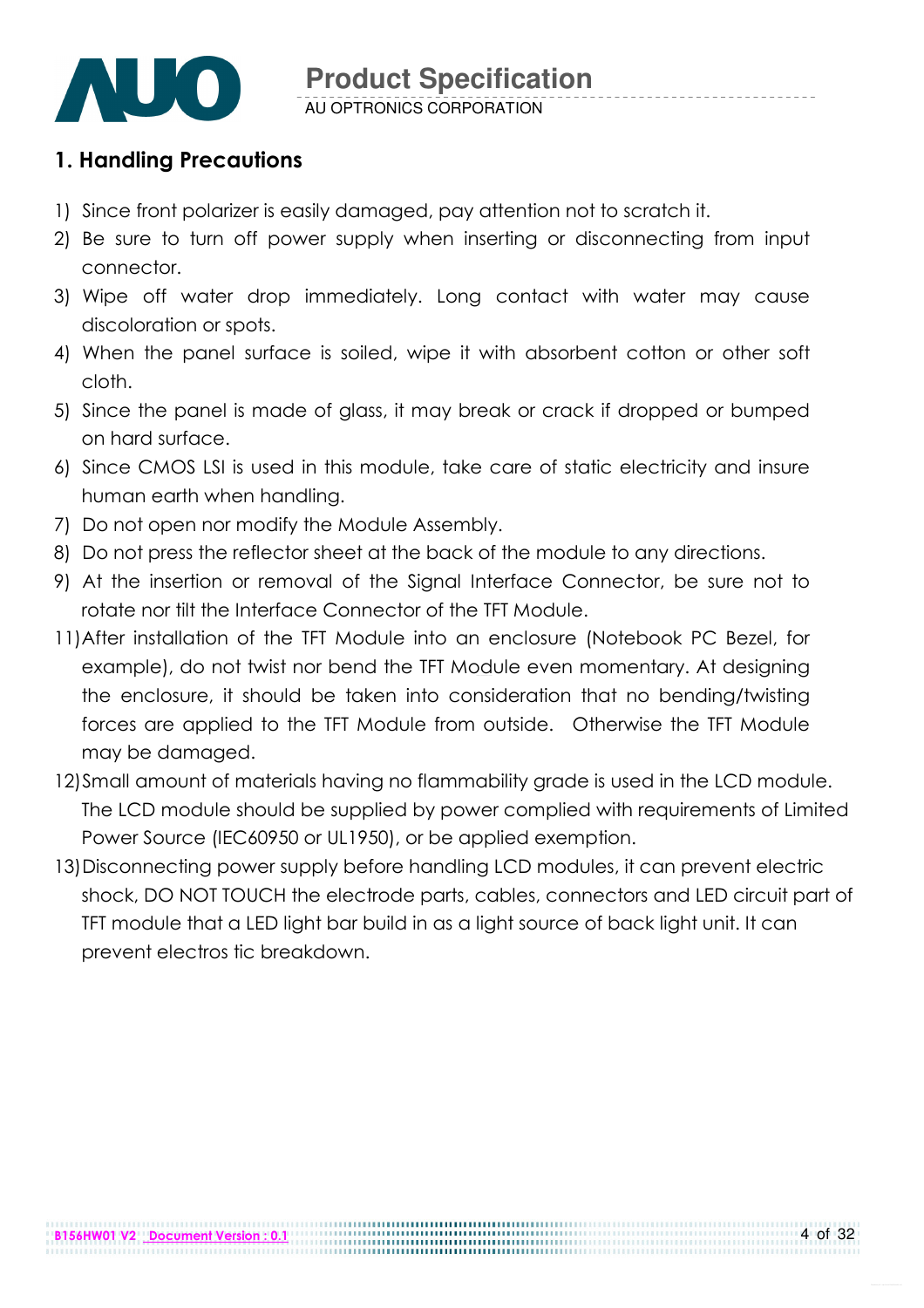

AU OPTRONICS CORPORATION

### 2. General Description

B156HW01 V2 is a Color Active Matrix Liquid Crystal Display composed of a TFT LCD panel, a driver circuit, and LED backlight system. The screen format is intended to support the 16:9 FHD (1920(H) x 1080(V)) screen and 262k colors (RGB 6-bits data driver) with LED backlight driving circuit. All input signals are LVDS interface compatible.

B156HW01 V2 is designed for a display unit of notebook style personal computer and industrial machine.

### 2.1 General Specification

The following items are characteristics summary on the table at 25  $\degree$ C condition:

B156HW01 V2 Document Version : 0.1

| <b>Items</b>                                               | Unit                 | <b>Specifications</b>                           |                                                            |       |       |  |  |
|------------------------------------------------------------|----------------------|-------------------------------------------------|------------------------------------------------------------|-------|-------|--|--|
| Screen Diagonal                                            | [mm]                 | 394.87                                          |                                                            |       |       |  |  |
| <b>Active Area</b>                                         | [mm]                 | 344.16 X 193.59                                 |                                                            |       |       |  |  |
| Pixels H x V                                               |                      | 1920x3(RGB) x 1080                              |                                                            |       |       |  |  |
| <b>Pixel Pitch</b>                                         | [mm]                 | 0.215X0.215                                     |                                                            |       |       |  |  |
| Pixel Format                                               |                      | R.G.B. Vertical Stripe                          |                                                            |       |       |  |  |
| Display Mode                                               |                      | Normally White                                  |                                                            |       |       |  |  |
| White Luminance (ILED=20mA)<br>(Note: ILED is LED current) | [cd/m <sup>2</sup> ] |                                                 | 220 typ. (5 points average)<br>187 min. (5 points average) |       |       |  |  |
| Luminance Uniformity                                       |                      | $1.25$ max. (5 points)<br>1.53 max. (13 points) |                                                            |       |       |  |  |
| Contrast Ratio                                             |                      | 500:1                                           |                                                            |       |       |  |  |
| Response Time                                              | [ms]                 | 8 typ/16max                                     |                                                            |       |       |  |  |
| Nominal Input Voltage VDD                                  | [Volt]               | $+3.3$ typ.                                     |                                                            |       |       |  |  |
| Power Consumption                                          | [Watt]               | 8 max. (Include Logic and BLU power)            |                                                            |       |       |  |  |
| Weight                                                     | [Grams]              | 470 max.                                        |                                                            |       |       |  |  |
| <b>Physical Size</b>                                       | [mm]                 |                                                 | Min.                                                       | Typ.  | Max.  |  |  |
| Without inverter, bracket.                                 |                      | Length                                          |                                                            | 359.3 | 359.8 |  |  |
|                                                            |                      | Width                                           |                                                            | 209.5 | 210   |  |  |
|                                                            |                      | Thickness                                       |                                                            |       | 5.7   |  |  |
| <b>Electrical Interface</b>                                |                      | 2 channel LVDS                                  |                                                            |       |       |  |  |
| <b>Glass Thickness</b>                                     | [mm]                 | 0.5                                             |                                                            |       |       |  |  |
| Surface Treatment                                          |                      | Glare                                           |                                                            |       |       |  |  |
| Support Color                                              |                      | 262K colors (RGB 6-bit)                         |                                                            |       |       |  |  |
| Temperature Range<br>Operating<br>Storage (Non-Operating)  | [°C]<br>[°C]         | $0$ to $+50$<br>$-20$ to $+60$                  |                                                            |       |       |  |  |
| <b>RoHS Compliance</b>                                     |                      | <b>RoHS Compliance</b>                          |                                                            |       |       |  |  |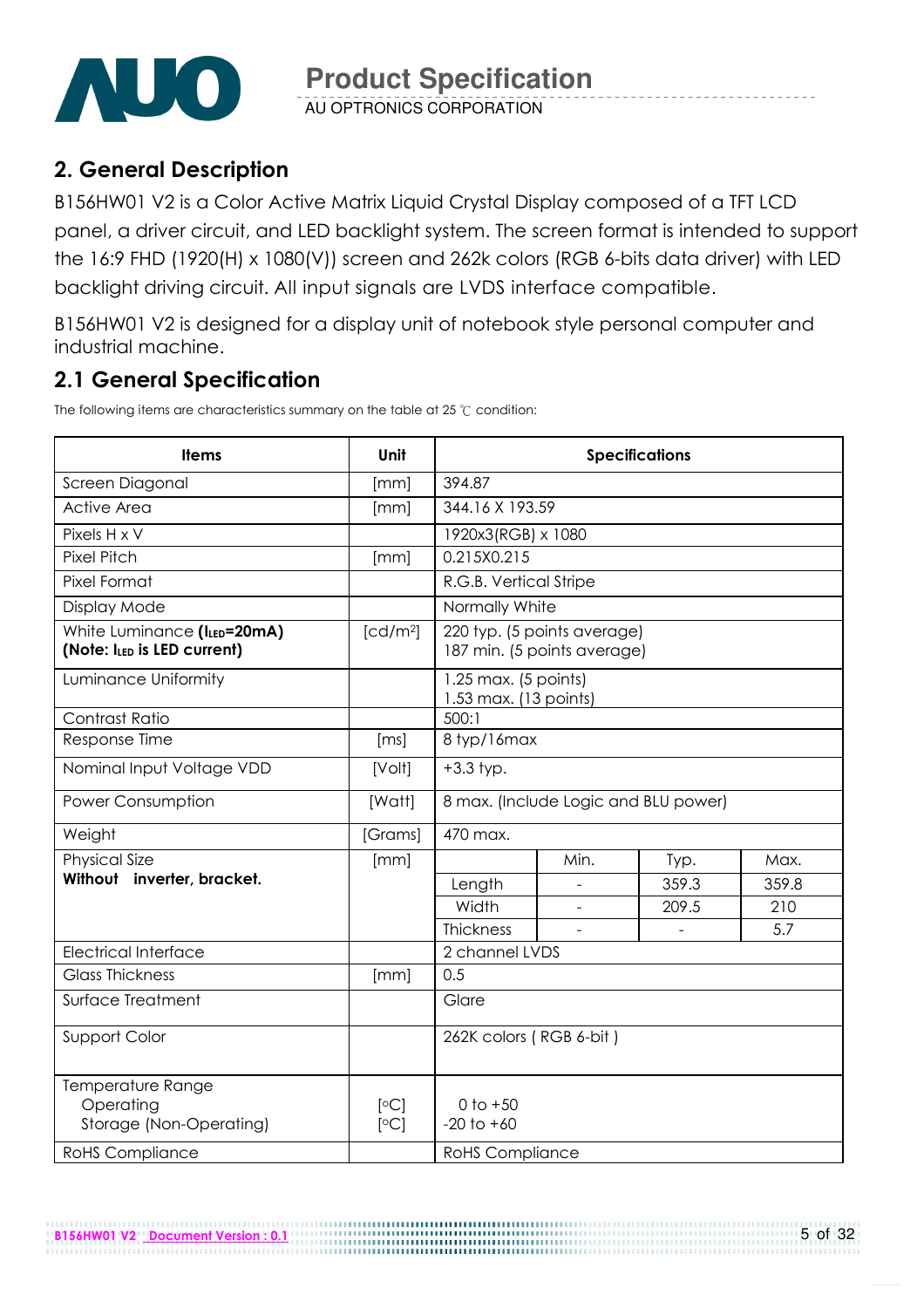

AU OPTRONICS CORPORATION

# 2.2 Optical Characteristics

The optical characteristics are measured under stable conditions at 25°C (Room Temperature) :

| Item                         |             | Symbol          | Conditions            | Min.                     | Typ.                     | Max.                     | Unit                  | Note           |
|------------------------------|-------------|-----------------|-----------------------|--------------------------|--------------------------|--------------------------|-----------------------|----------------|
| White Luminance<br>ILED=20mA |             |                 | 5 points average      | 187                      | 220                      | $\frac{1}{2}$            | cd/m <sup>2</sup>     | 1, 4, 5.       |
|                              |             | $\Theta_{R}$    | Horizontal<br>(Right) |                          | 70                       | -                        | degre                 |                |
| Viewing Angle                |             | $\Theta_L$      | $CR = 10$<br>(Left)   |                          | 70                       | ÷                        | $\mathop{\mathrm{e}}$ |                |
|                              |             | Ψн              | Vertical<br>(Upper)   |                          | 60                       |                          |                       | 4, 9           |
|                              |             | $\Psi L$        | $CR = 10$<br>(Lower)  |                          | 60                       |                          |                       |                |
| Luminance Uniformity         |             | $\delta_{5P}$   | 5 Points              | $\sim$                   | $\overline{\phantom{a}}$ | 1.25                     |                       | 1, 3, 4        |
| Luminance Uniformity         |             | $\delta_{13P}$  | 13 Points             |                          |                          | 1.53                     |                       | 2, 3, 4        |
| Contrast Ratio               |             | CR              |                       | 400                      | 500                      |                          |                       | 4, 6           |
| Cross talk                   |             | %               |                       |                          |                          | $\overline{\mathcal{A}}$ |                       | 4, 7           |
|                              |             | $T_r$           | Rising                |                          | $\overline{2}$           |                          |                       |                |
| Response Time                |             | $T_f$           | Falling               | $\overline{\phantom{a}}$ | 6                        | $\overline{\phantom{0}}$ | msec                  | 4, 8           |
|                              |             | T <sub>RT</sub> | Rising + Falling      |                          | $\,8\,$                  | 16                       |                       |                |
|                              |             | Rx              |                       | 0.593                    | 0.623                    | 0.653                    |                       |                |
|                              | Red         | <b>Ry</b>       |                       | 0.321                    | 0.351                    | 0.381                    |                       |                |
|                              |             | Gx              |                       | 0.306                    | 0.336                    | 0.366                    |                       |                |
| Color /                      | Green       | Gy              |                       | 0.544                    | 0.574                    | 0.604                    |                       |                |
| Chromaticity<br>Coodinates   |             | <b>Bx</b>       | <b>CIE 1931</b>       | 0.118                    | 0.148                    | 0.178                    |                       | $\overline{4}$ |
|                              | <b>Blue</b> | <b>By</b>       |                       | 0.023                    | 0.053                    | 0.083                    |                       |                |
|                              |             | Wx              |                       | 0.283                    | 0.313                    | 0.343                    |                       |                |
|                              | White       | Wy              |                       | 0.299                    | 0.329                    | 0.359                    |                       |                |
| <b>NTSC</b>                  |             | $\%$            |                       |                          | 60                       | $\equiv$                 |                       |                |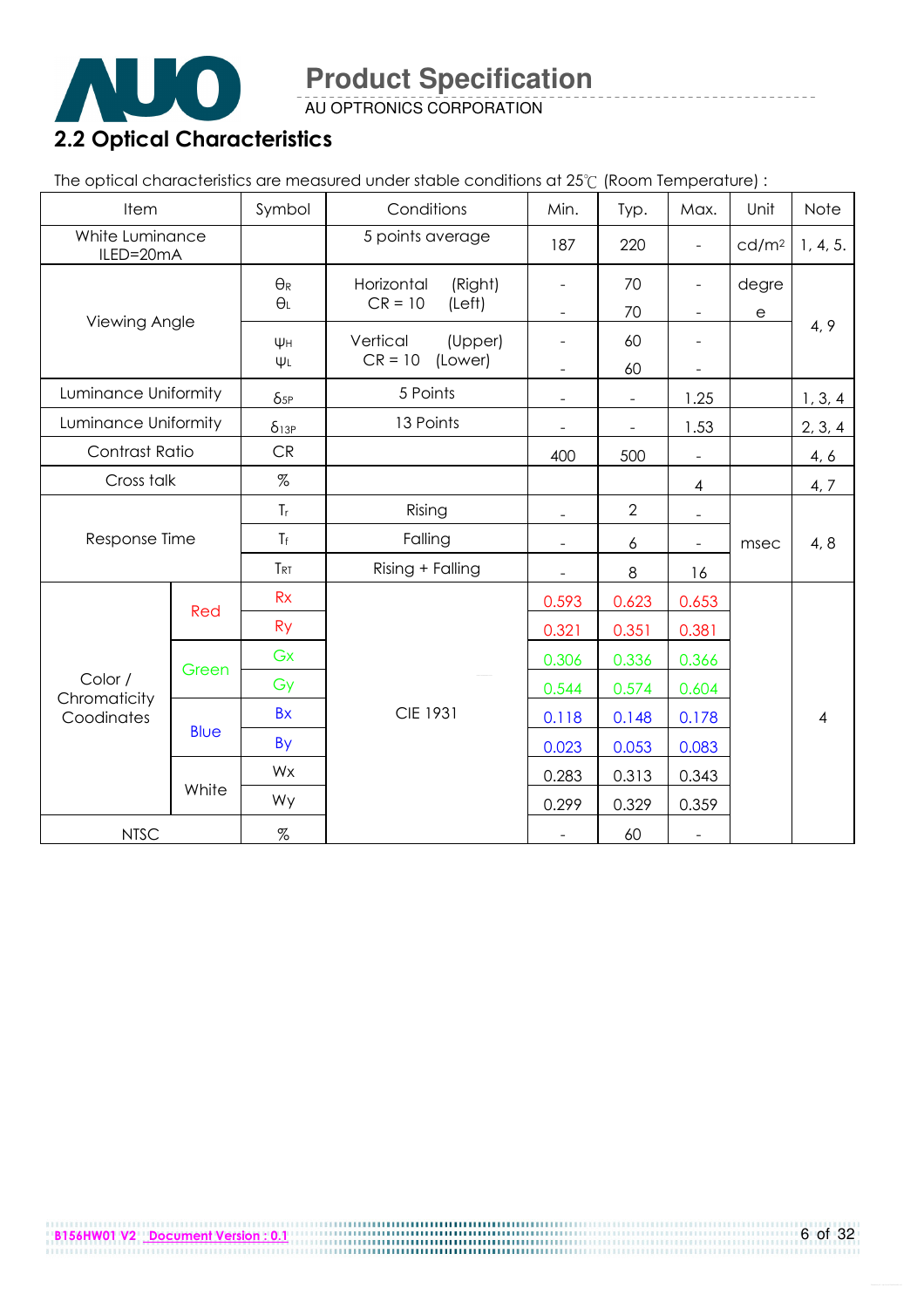

AU OPTRONICS CORPORATION

#### Note 1: 5 points position (Ref: Active area)



Note 2: 13 points position (Ref: Active area)



Note 3: The luminance uniformity of 5 or 13 points is defined by dividing the maximum luminance values by the minimum test point luminance

| $0$ W <sub>5</sub>       |     | Maximum Brightness of five points     |
|--------------------------|-----|---------------------------------------|
|                          | $=$ | Minimum Brightness of five points     |
|                          |     | Maximum Brightness of thirteen points |
| $\delta$ W <sub>13</sub> | $=$ | Minimum Brightness of thirteen points |

B156HW01 V2 Document Version : 0.1

#### Note 4: Measurement method

The LCD module should be stabilized at given temperature for 30 minutes to avoid abrupt temperature change during measuring. In order to stabilize the luminance, the measurement should be executed after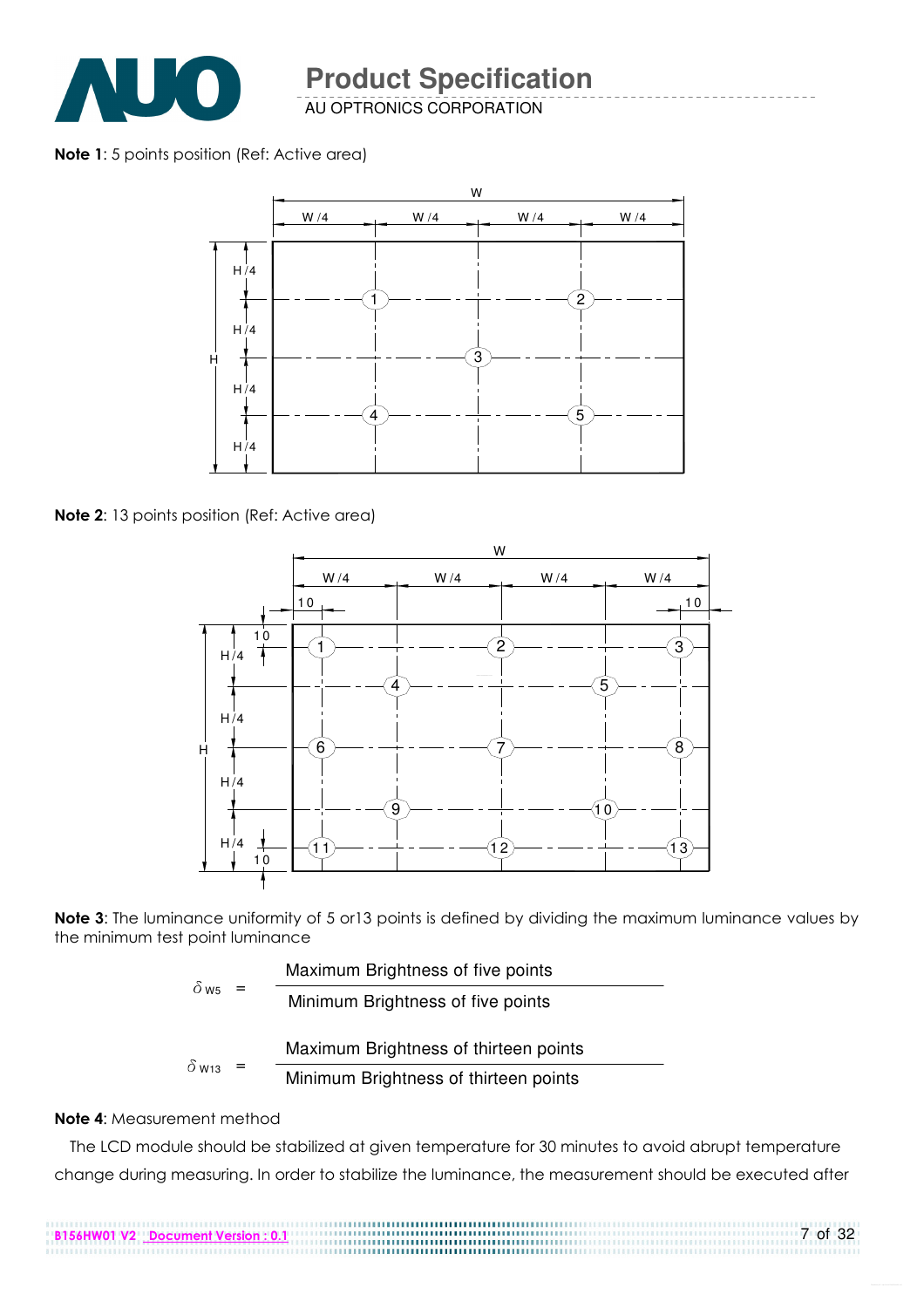

AU OPTRONICS CORPORATION

lighting Backlight for 30 minutes in a stable, windless and dark room, and it should be measured in the center of screen.



Center of the screen



Measure the luminance of gray level 63 at 5 points  $Y_L = [L (1) + L (2) + L (3) + L (4) + L (5)] / 5$ 

L (x) is corresponding to the luminance of the point X at Figure in Note (1).

#### Note 6: Definition of contrast ratio:

Contrast ratio is calculated with the following formula.

Contrast ratio  $(CR)$ = Brightness on the "White" state Brightness on the "Black" state

#### **Note 7**: Definition of Cross Talk (CT)

$$
CT = | Y_B - Y_A | / Y_A \times 100 (%)
$$

B156HW01 V2 Document Version : 0.1

#### Where

YA = Luminance of measured location without gray level 0 pattern (cd/m2)

8 of 32

 $Y_B$  = Luminance of measured location with gray level 0 pattern (cd/m2)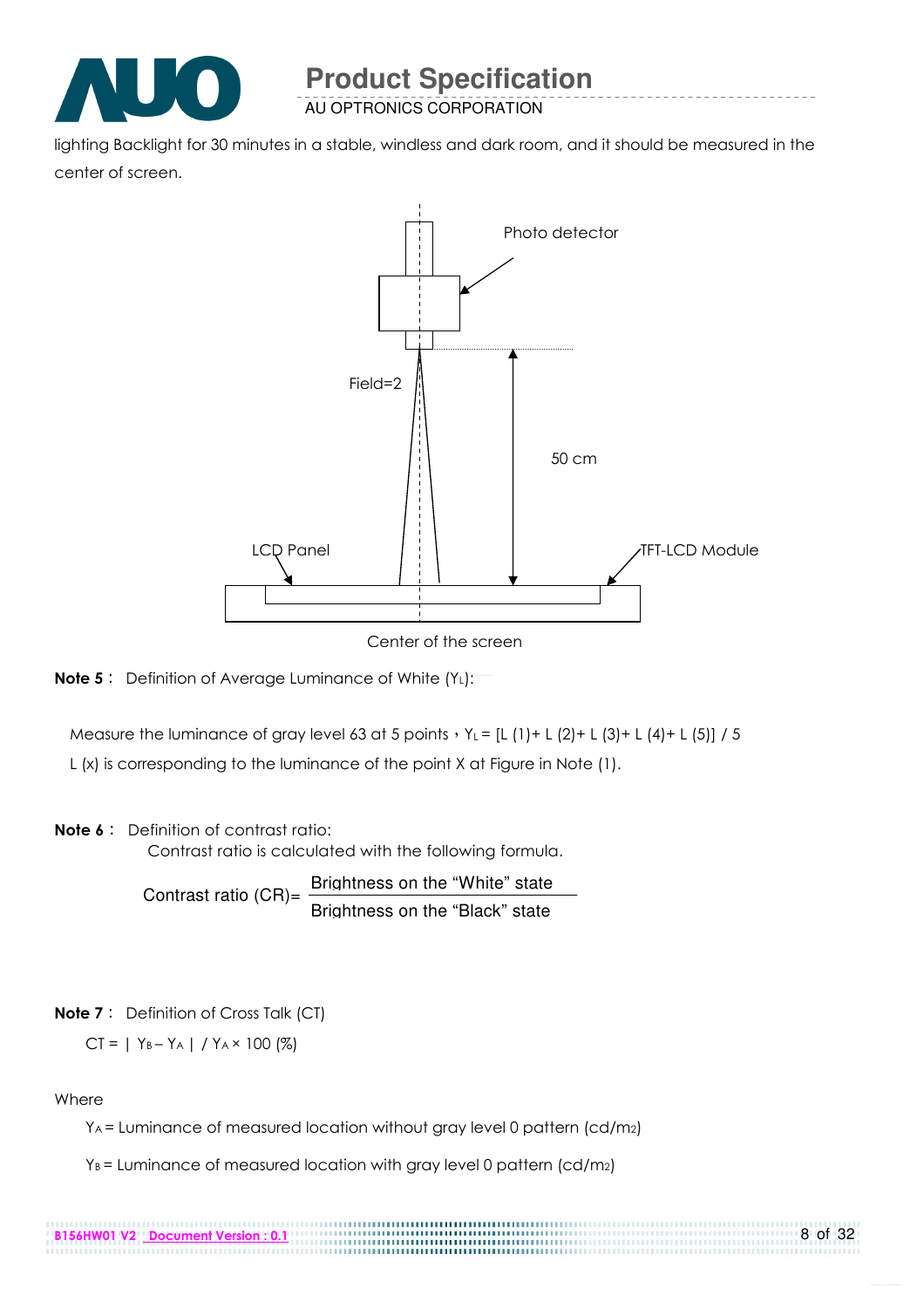

AU OPTRONICS CORPORATION



#### Note 8: Definition of response time:

The output signals of BM-7 or equivalent are measured when the input signals are changed from "Black" to "White" (falling time) and from "White" to "Black" (rising time), respectively. The response time interval between the 10% and 90% of amplitudes. Refer to figure as below.



...................................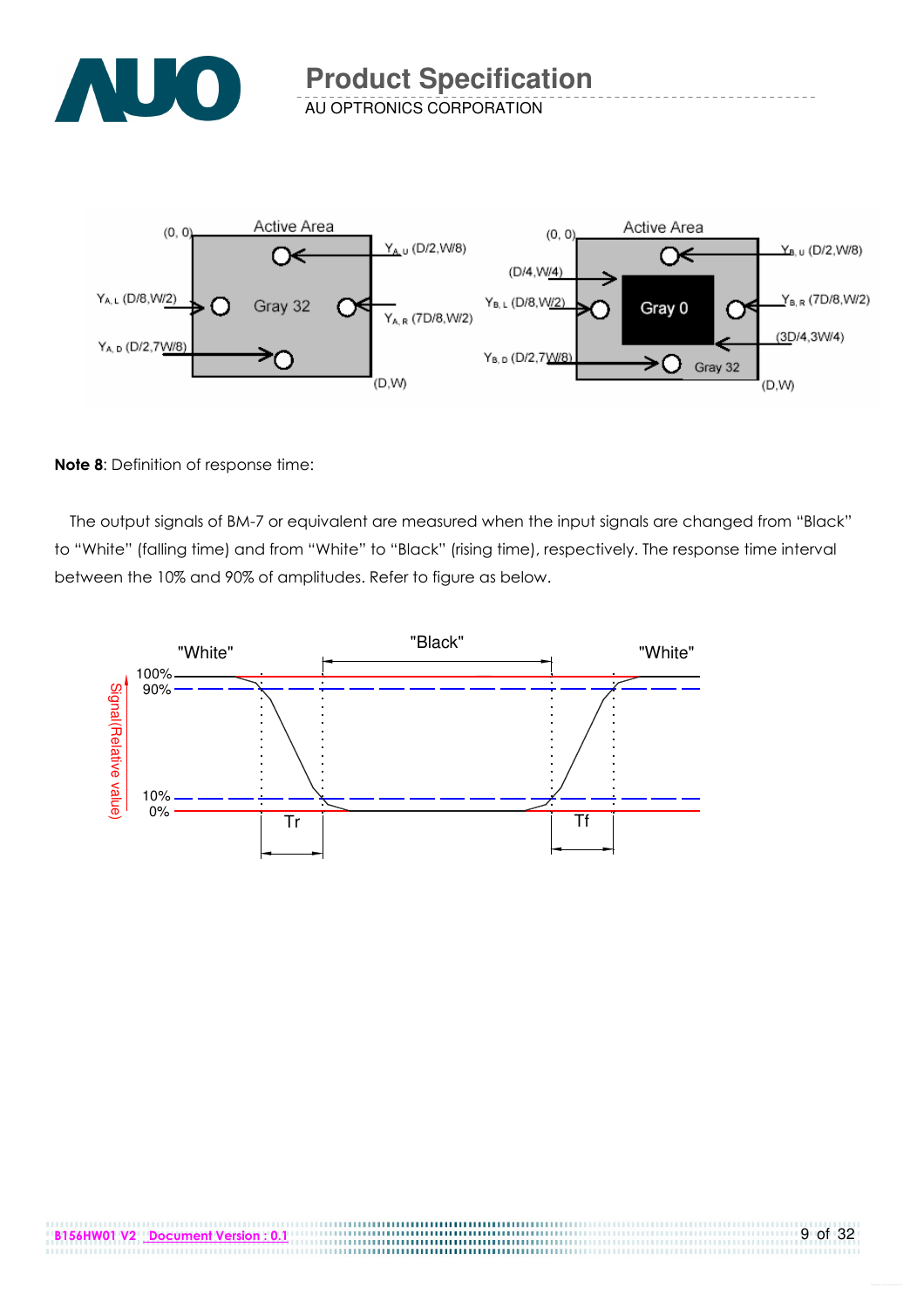

AU OPTRONICS CORPORATION

#### Note 9. Definition of viewing angle

Viewing angle is the measurement of contrast ratio  $\geq$  10, at the screen center, over a 180° horizontal and 180° vertical range (off-normal viewing angles). The 180° viewing angle range is broken down as follows; 90° (θ) horizontal left and right and 90° (Φ) vertical, high (up) and low (down). The measurement direction is typically perpendicular to the display surface with the screen rotated about its center to develop the desired measurement viewing angle.

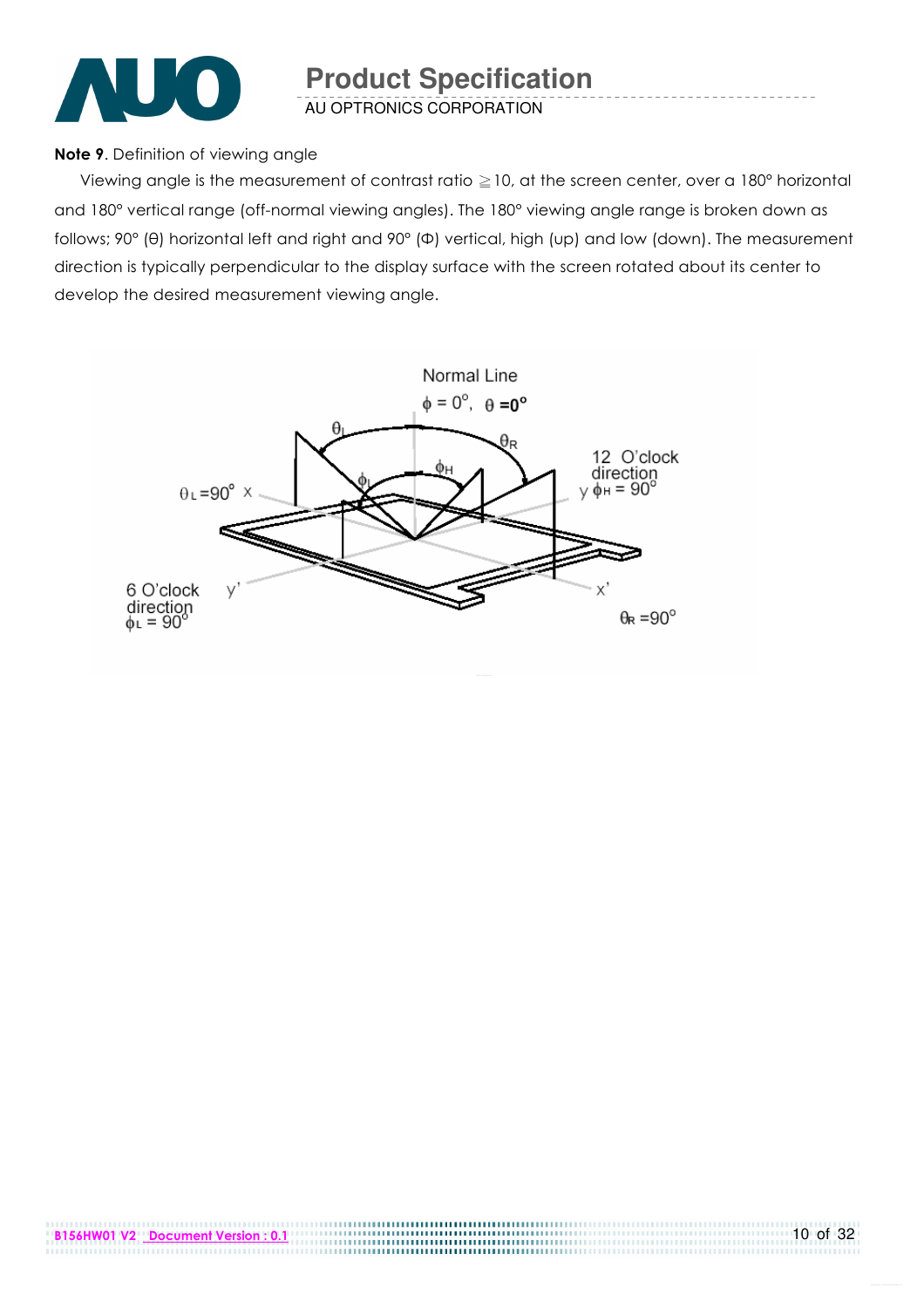

AU OPTRONICS CORPORATION

### 3. Functional Block Diagram

The following diagram shows the functional block of the 15.6 inches wide Color TFT/LCD 40 Pin.

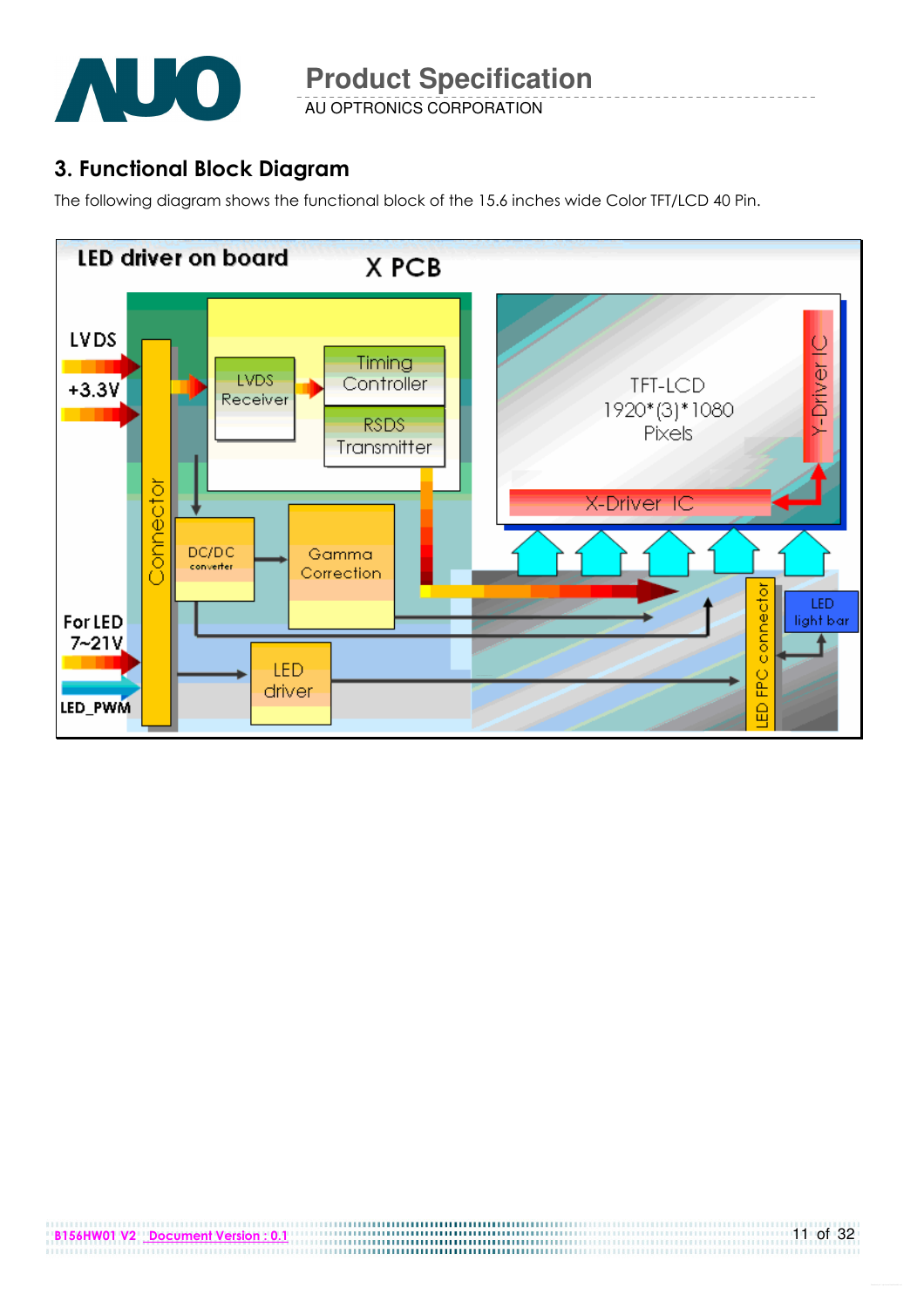

AU OPTRONICS CORPORATION

### 4. Absolute Maximum Ratings

An absolute maximum rating of the module is as following:

### 4.1 Absolute Ratings of TFT LCD Module

| ltem            | Svmbol | Min                   | Max    | Unit   | <b>Conditions</b>      |
|-----------------|--------|-----------------------|--------|--------|------------------------|
| Logic/LCD Drive | Vın    | $\sim$ $\sim$<br>−∪.◡ | $+4.0$ | [Volt] | Note<br>$\overline{ }$ |

### 4.2 Absolute Ratings of Environment

| <b>Item</b>               | Symbol     | Min   | Max   | Unit                    | <b>Conditions</b> |
|---------------------------|------------|-------|-------|-------------------------|-------------------|
| Operating                 | TOP        |       | $+50$ | [°C]                    | Note 4            |
| <b>Operation Humidity</b> | <b>HOP</b> |       | 95    | [%RH]                   | Note 4            |
| Storage Temperature       | TST        | $-20$ | $+60$ | $\lceil \circ C \rceil$ | Note 4            |
| <b>Storage Humidity</b>   | HST        |       | 95    | [%RH]                   | Note 4            |

Note 1: At Ta (25°C)

Note 2: Permanent damage to the device may occur if exceed maximum values

Note 3: LED specification refer to section 5.2

Note 4: For quality performance, please refer to AUO IIS (Incoming Inspection Standard).



.....................................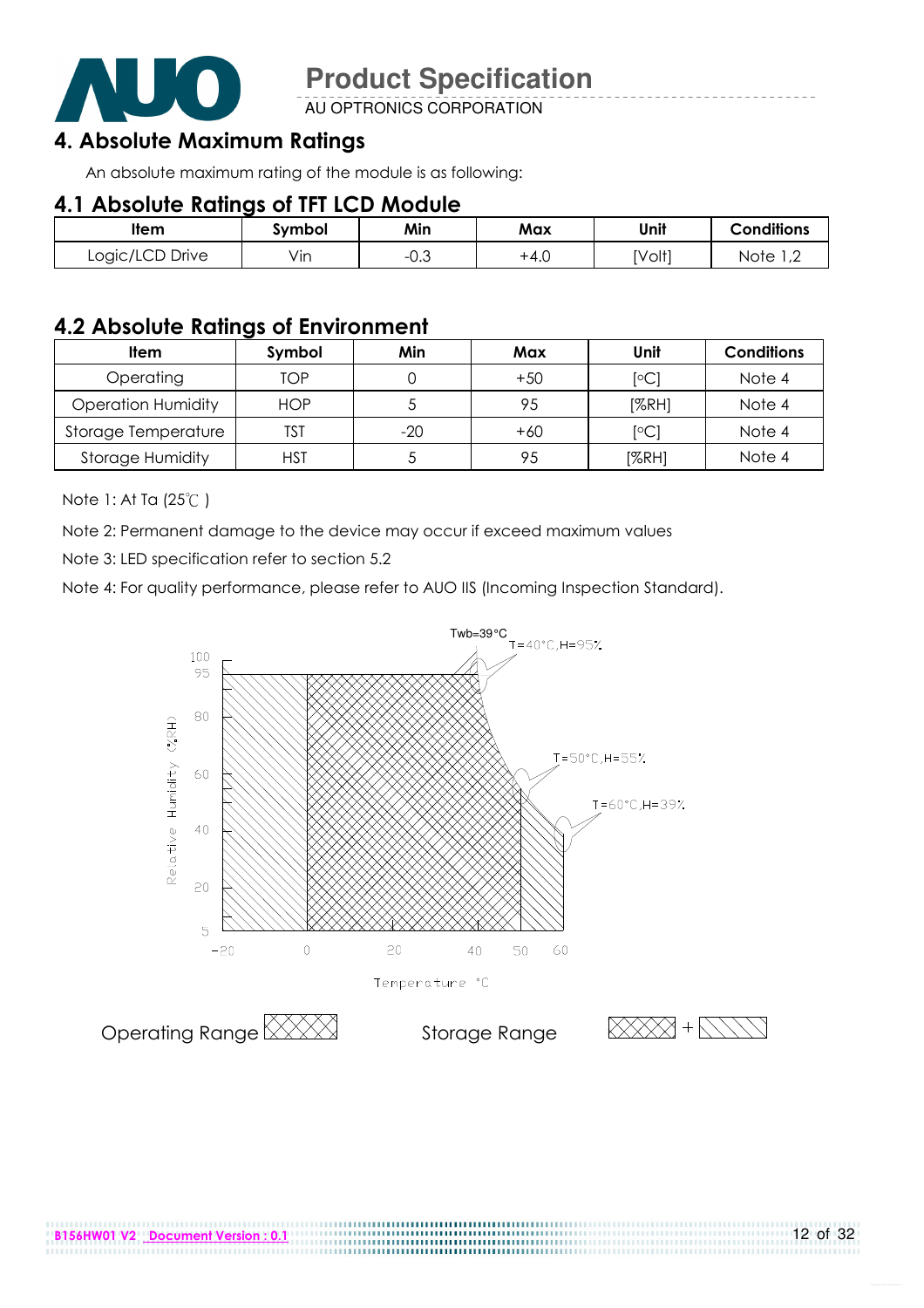

AU OPTRONICS CORPORATION

### 5. Electrical characteristics

#### 5.1 TFT LCD Module

#### 5.1.1 Power Specification

Input power specifications are as follows;

The power specification are measured under  $25^{\circ}$  and frame frenquency under 60Hz

| Symble       | Parameter                                      | Min | <b>Typ</b> | Max  | <b>Units</b>  | <b>Note</b> |
|--------------|------------------------------------------------|-----|------------|------|---------------|-------------|
| <b>VDD</b>   | Logic/LCD Drive<br>Voltage                     | 3.0 | 3.3        | 3.6  | [Volt]        |             |
| <b>PDD</b>   | <b>VDD Power</b>                               |     |            | 2.0  | [Watt]        | Note $1/2$  |
| IDD          | <b>IDD Current</b>                             | -   |            | 606  | [mA]          | Note $1/2$  |
| <b>IRush</b> | Inrush Current                                 |     |            | 2000 | [mA]          | Note 3      |
| VDDrp        | Allowable<br>Logic/LCD Drive<br>Ripple Voltage |     |            | 100  | [mV]<br>$p-p$ |             |

Note 1 : Maximum Measurement Condition : Black Pattern at 3.3V driving voltage. ( $P_{max}=V_{3.3} \times I_{black}$ )

Note 2: Measure Condition

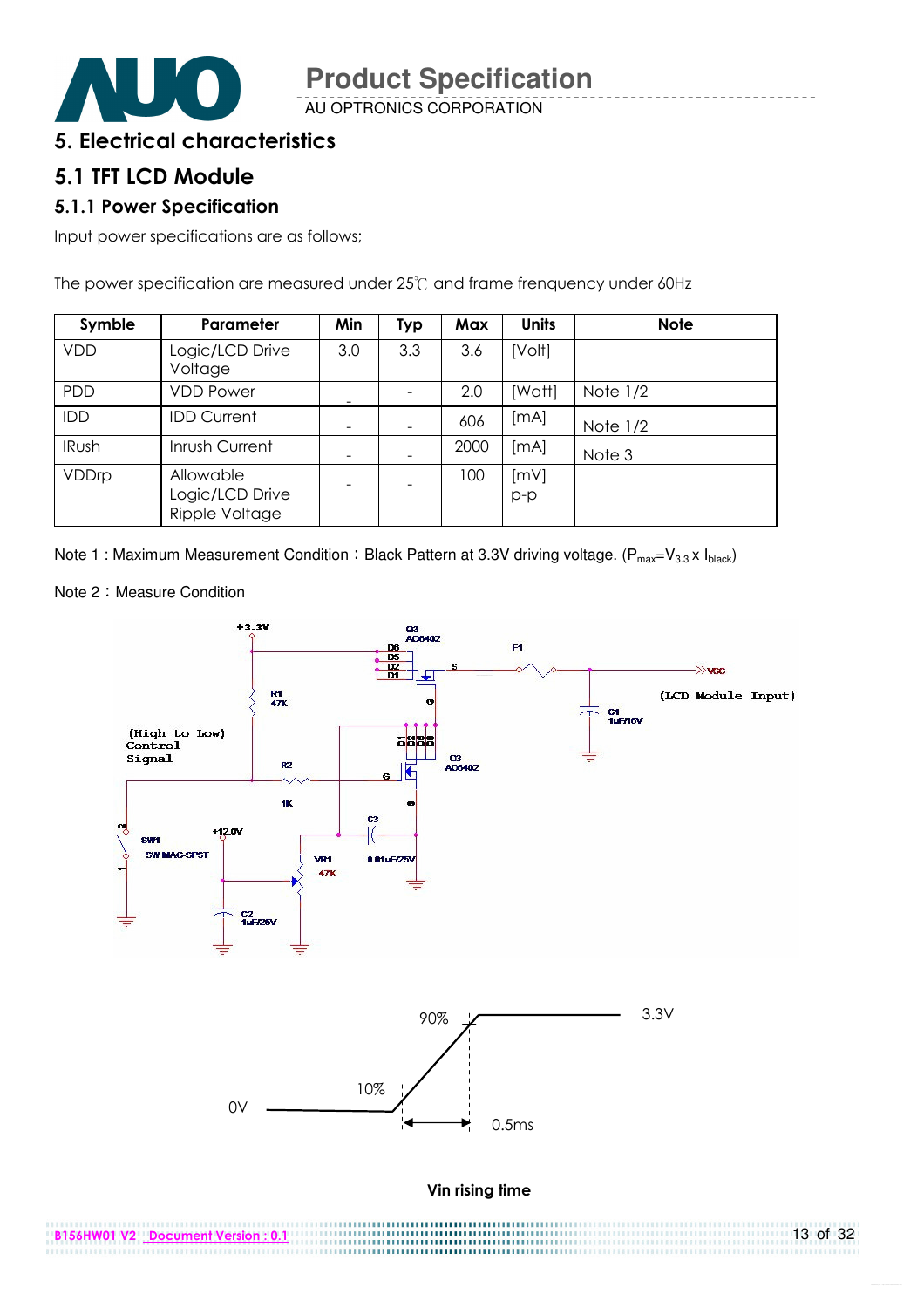

AU OPTRONICS CORPORATION

#### 5.1.2 Signal Electrical Characteristics

Input signals shall be low or High-impedance state when VDD is off.

Signal electrical characteristics are as follows;

| Parameter | Condition                                        | Min    | Max   | Unit |
|-----------|--------------------------------------------------|--------|-------|------|
| Vth       | Differential Input High<br>Threshold (Vcm=+1.2V) |        | 100   | [mV] |
| Vtl       | Differential Input Low<br>Threshold (Vcm=+1.2V)  | $-100$ |       | [mV] |
| $V_{ID}$  | Differential Input Voltage                       | 100    | 600   | [mV] |
| Vcm       | Differential Input<br>Common Mode<br>Voltage     | 1.125  | 1.375 | [V]  |

Note: LVDS Signal Waveform

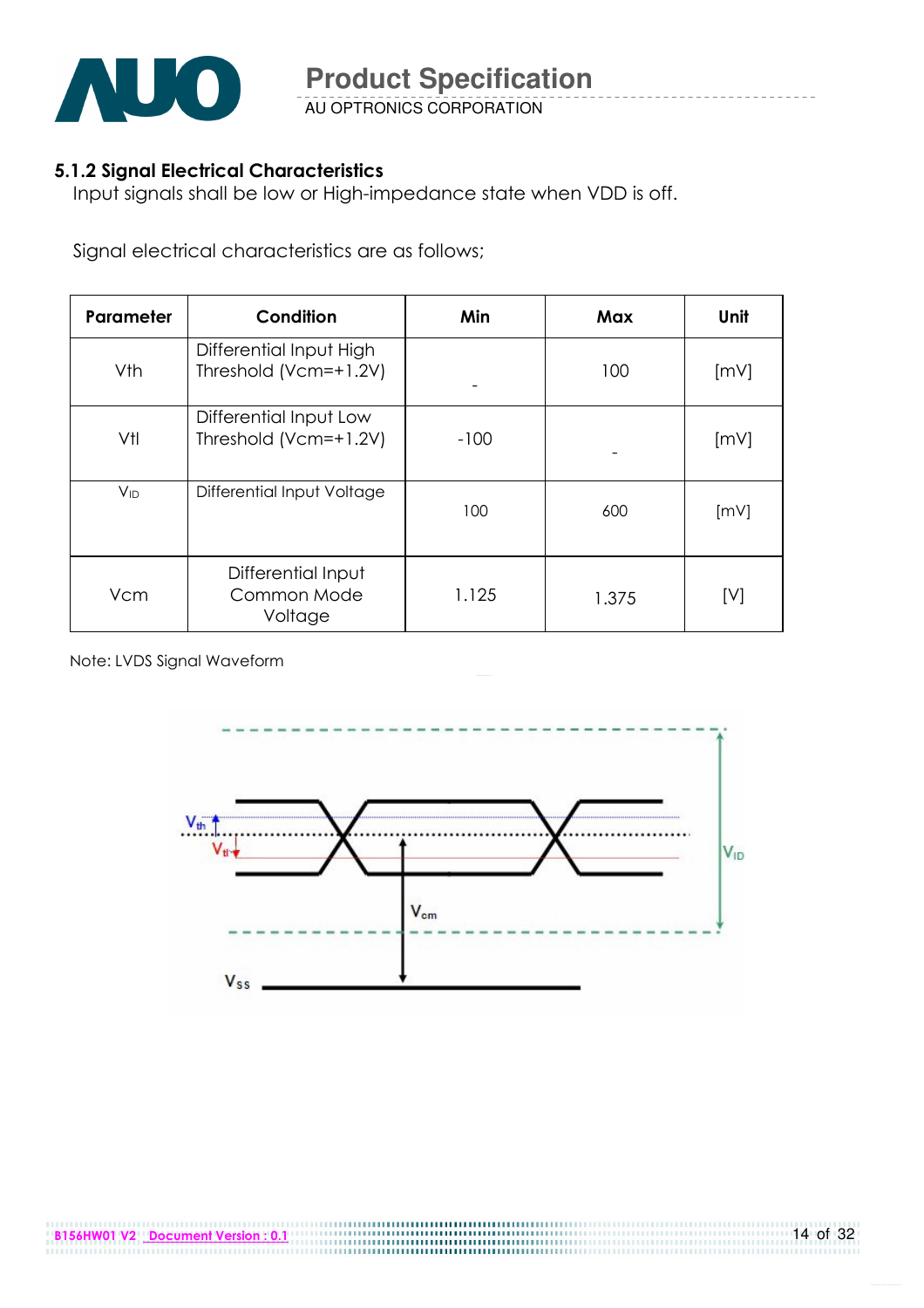

AU OPTRONICS CORPORATION **Product Specification** 

### **5**.2 Backlight Unit

#### 5.2.1 LED characteristics

| <b>Parameter</b>       | Symbol      | Min    | Typ  | Max  | <b>Units</b> | Condition                   |
|------------------------|-------------|--------|------|------|--------------|-----------------------------|
| <b>Backlight Power</b> | <b>PLED</b> |        | 5.49 | 5.93 | [Watt]       | $(Ta=25^{\circ}C)$ , Note 1 |
| Consumption            |             |        |      |      |              | $V$ in = $12V$              |
| LED Life-Time          | N/A         | 10,000 | Ξ.   |      | Hour         | $(Ta=25^{\circ}C)$ , Note 2 |
|                        |             |        |      |      |              | $I_F = 20$ mA               |

Note 1: Calculator value for reference PLED = VF (Normal Distribution) \* IF (Normal Distribution) / Efficiency Note 2: The LED life-time define as the estimated time to 50% degradation of initial luminous.

#### 5.2.2 Backlight input signal characteristics

| Parameter                      | Symbol      | Min | <b>Typ</b> | Max  | <b>Units</b> | <b>Remark</b>                   |
|--------------------------------|-------------|-----|------------|------|--------------|---------------------------------|
| LED Power Supply               | <b>VLED</b> | 7.0 | 12.0       | 21.0 | [Volt]       |                                 |
| LED Enable Input<br>High Level | VLED_EN     | 2.5 |            | 5.5  | [Volt]       |                                 |
| LED Enable Input<br>Low Level  |             |     |            | 0.8  | [Volt]       |                                 |
| PWM Logic Input<br>High Level  | VPWM EN     | 2.5 |            | 5.5  | [Volt]       | Define as<br>Connector          |
| PWM Logic Input<br>Low Level   |             |     |            | 0.8  | [Volt]       | Interface<br>$(Ta=25^{\circ}C)$ |
| PWM Input Frequency            | <b>FPWM</b> | 100 | 200        | 20k  | Hz           |                                 |
| PWM Duty Ratio                 | Duty        | 5   |            | 100  | $\%$         |                                 |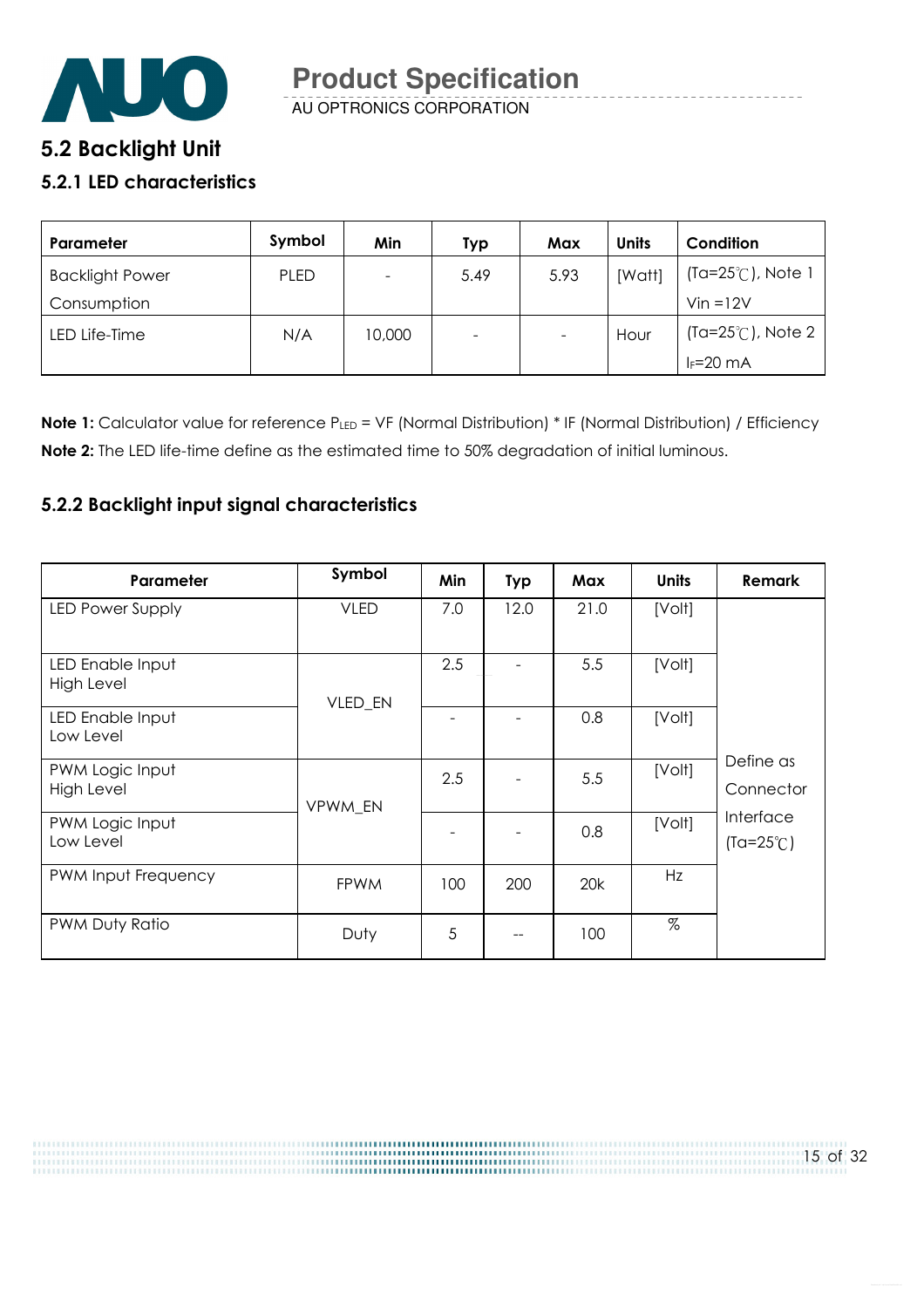

## 6. Signal Characteristic

### 6.1 Pixel Format Image

Following figure shows the relationship of the input signals and LCD pixel format.

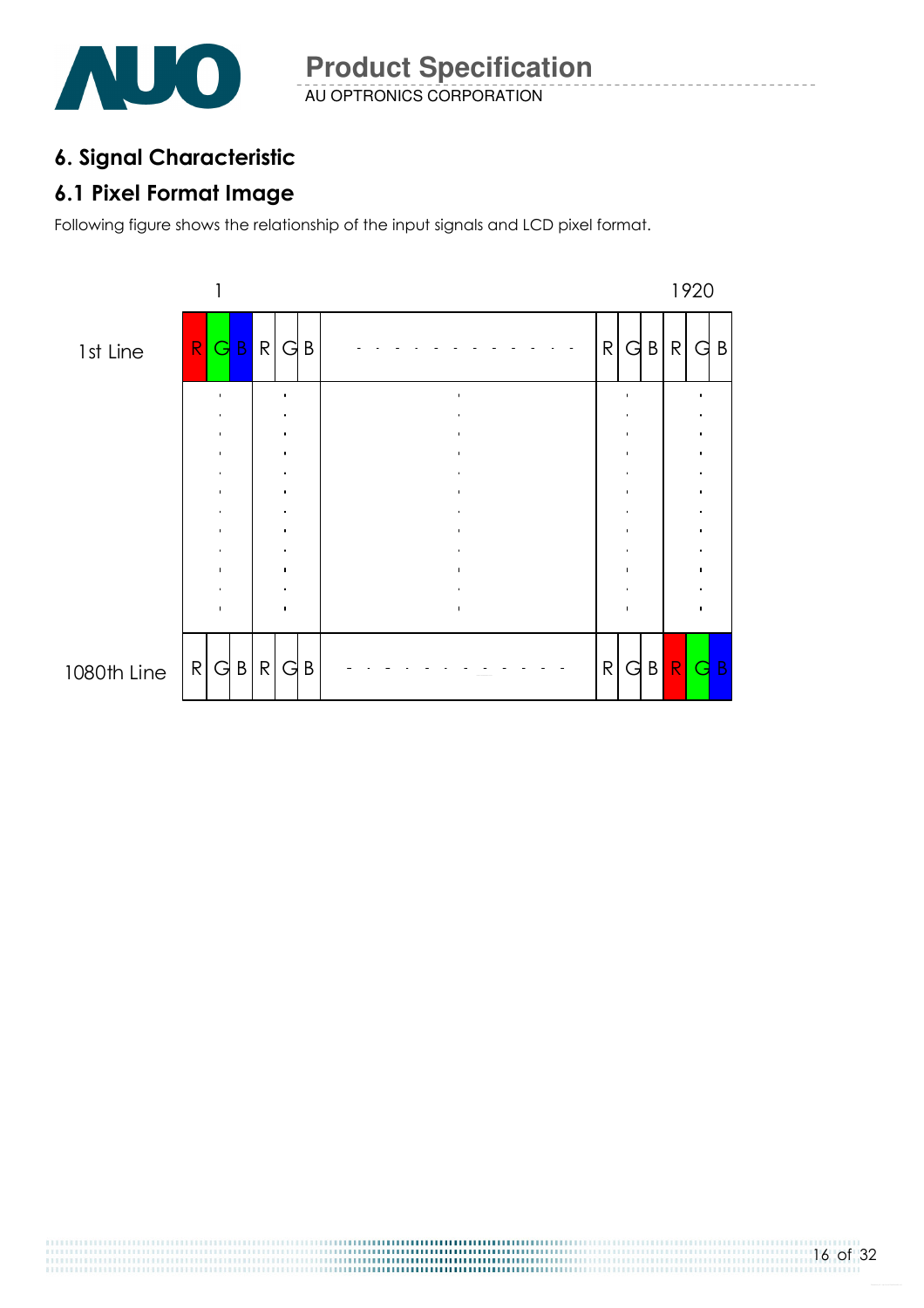

AU OPTRONICS CORPORATION

### 6.2 The input data format



| <b>Signal Name</b> | <b>Description</b>     |                                                                        |  |  |
|--------------------|------------------------|------------------------------------------------------------------------|--|--|
| R5                 | Red Data 5 (MSB)       | Red-pixel Data                                                         |  |  |
| R4                 | Red Data 4             | Each red pixel's brightness data consists of these 6 bits pixel data.  |  |  |
| R <sub>3</sub>     | Red Data 3             |                                                                        |  |  |
| R <sub>2</sub>     | Red Data 2             |                                                                        |  |  |
| R <sub>1</sub>     | Red Data 1             |                                                                        |  |  |
| R <sub>0</sub>     | Red Data 0 (LSB)       |                                                                        |  |  |
|                    | Red-pixel Data         |                                                                        |  |  |
| G <sub>5</sub>     | Green Data 5 (MSB)     | Green-pixel Data                                                       |  |  |
| G <sub>4</sub>     | Green Data 4           | Each green pixel's brightness data consists of these 6 bits pixel      |  |  |
| G <sub>3</sub>     | Green Data 3           | data.                                                                  |  |  |
| G <sub>2</sub>     | Green Data 2           |                                                                        |  |  |
| G1                 | Green Data 1           |                                                                        |  |  |
| G <sub>0</sub>     | Green Data 0 (LSB)     |                                                                        |  |  |
|                    | Green-pixel Data       |                                                                        |  |  |
| B <sub>5</sub>     | Blue Data 5 (MSB)      | <b>Blue-pixel Data</b>                                                 |  |  |
| <b>B4</b>          | <b>Blue Data 4</b>     | Each blue pixel's brightness data consists of these 6 bits pixel data. |  |  |
| B <sub>3</sub>     | <b>Blue Data 3</b>     |                                                                        |  |  |
| B <sub>2</sub>     | <b>Blue Data 2</b>     |                                                                        |  |  |
| B <sub>1</sub>     | <b>Blue Data 1</b>     |                                                                        |  |  |
| B <sub>O</sub>     | Blue Data 0 (LSB)      |                                                                        |  |  |
|                    |                        |                                                                        |  |  |
|                    | <b>Blue-pixel Data</b> |                                                                        |  |  |
| <b>RxCLKIN</b>     | Data Clock             | The signal is used to strobe the pixel data and DE signals. All pixel  |  |  |
|                    |                        | data shall be valid at the falling edge when the DE signal is high     |  |  |
| <b>DE</b>          | Display Timing         | This signal is strobed at the falling edge of                          |  |  |
|                    |                        | RxCLKIN. When the signal is high, the pixel data shall be valid to     |  |  |
|                    |                        | be displayed.                                                          |  |  |
| VS                 | Vertical Sync          | The signal is synchronized to RxCLKIN.                                 |  |  |
| <b>HS</b>          | Horizontal Sync        | The signal is synchronized to RxCLKIN.                                 |  |  |

Note: Output signals from any system shall be low or High-impedance state when VDD is off.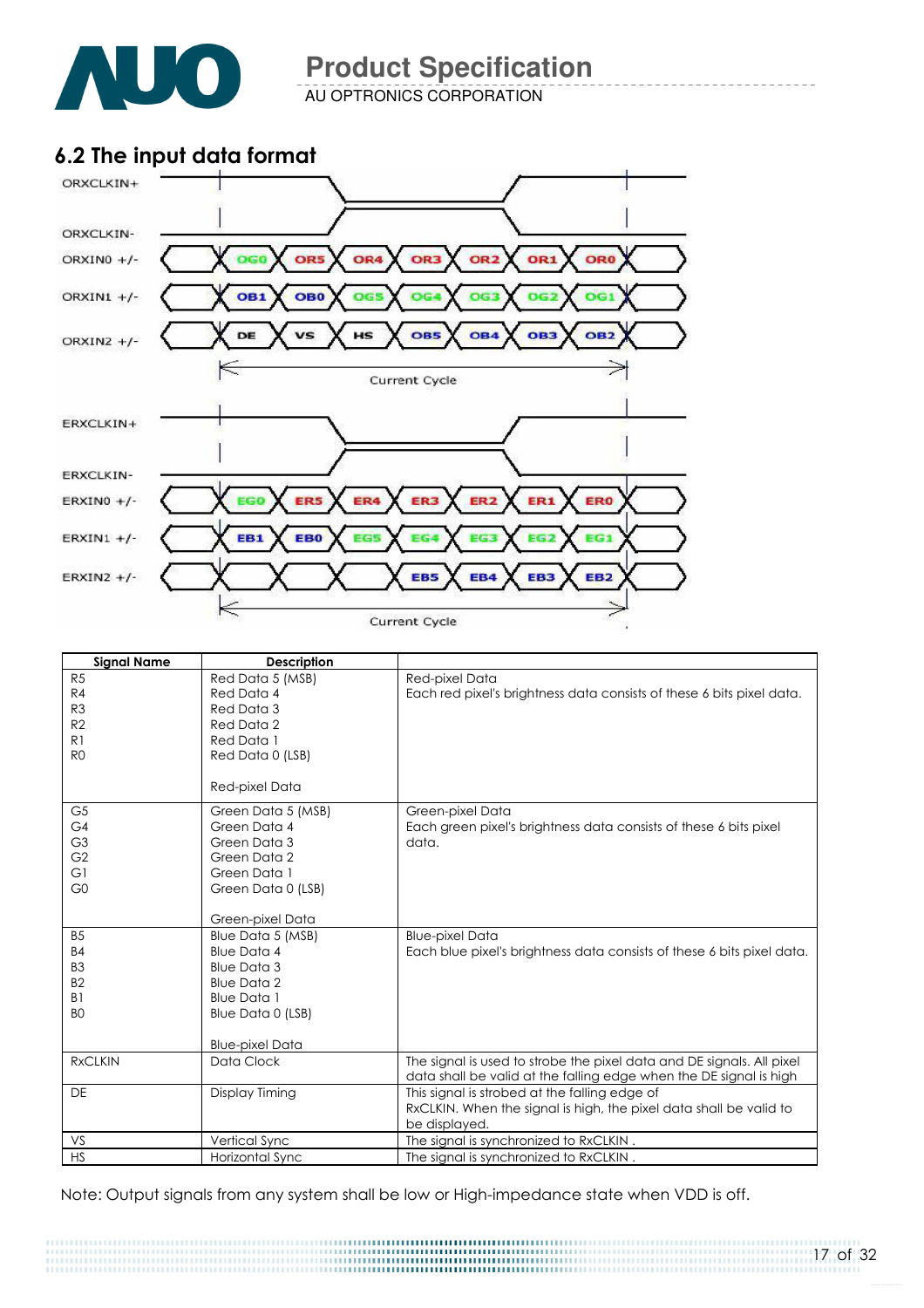

### 6.3 Integration Interface and Pin Assignment

#### 6.3.1 Connector Description

Physical interface is described as for the connector on module.

These connectors are capable of accommodating the following signals and will be following components.

| <b>Connector Name / Designation</b> | <b>For Signal Connector</b>      |
|-------------------------------------|----------------------------------|
| Manufacturer                        | IPEX or compatible               |
| Type / Part Number                  | IPEX 20455-040E-12 or compatible |
| Mating Housing/Part Number          | IPEX 20353-040T-11 or compatible |

#### 6.3.2 Pin Assignment

LVDS is a differential signal technology for LCD interface and high speed data transfer device.

| Pin            | Signal      | <b>Description</b>                           |
|----------------|-------------|----------------------------------------------|
| 1              | <b>NC</b>   | No Connection (Reserve)                      |
| $\mathbf{2}$   | <b>AVDD</b> | PowerSupply, 3.3V (typical)                  |
| 3              | <b>AVDD</b> | PowerSupply, 3.3V (typical)                  |
| 4              | <b>DVDD</b> | DDC 3.3Vpower                                |
| 5              | <b>NC</b>   | No Connection (Reserve)                      |
| 6              | SCL         | <b>DDCClock</b>                              |
| $\overline{7}$ | <b>SDA</b>  | <b>DDCData</b>                               |
| 8              | Odd Rin0-   | -LVDSdifferential data input (R0-R5,G0)      |
| 9              | Odd_Rin0+   | +LVDSdifferential data input(R0-R5,G0)       |
| 10             | <b>GND</b>  | Ground                                       |
| 11             | Odd_Rin1-   | -LVDSdifferential data input (G1-G5,B0-B1)   |
| 12             | Odd_Rin1+   | +LVDSdifferential data input(G1-G5,B0-B1)    |
| 13             | <b>GND</b>  | Ground                                       |
| 14             | Odd_Rin2-   | -LVDSdifferential data input(B2-B5,HS,VS,DE) |
| 15             | Odd_Rin2+   | +LVDSdifferential data input(B2-B5,HS,VS,DE) |
| 16             | <b>GND</b>  | Ground                                       |
| 17             | Odd_ClkIN-  | -LVDSdifferential clock input                |
| 18             | Odd ClkIN+  | +LVDSdifferential clock input                |
| 19             | <b>GND</b>  | Ground-Shield                                |
| 20             | Even_Rin0-  | -LVDSdifferential data input(R0-R5,G0)       |
| 21             | Even_Rin0+  | +LVDSdifferential data input(R0-R5,G0)       |
| 22             | <b>GND</b>  | Ground                                       |
| 23             | Even Rin1-  | -LVDSdifferential data input (G1-G5, B0-B1)  |
| 24             | Even_Rin1+  | +LVDSdifferential data input(G1-G5,B0-B1)    |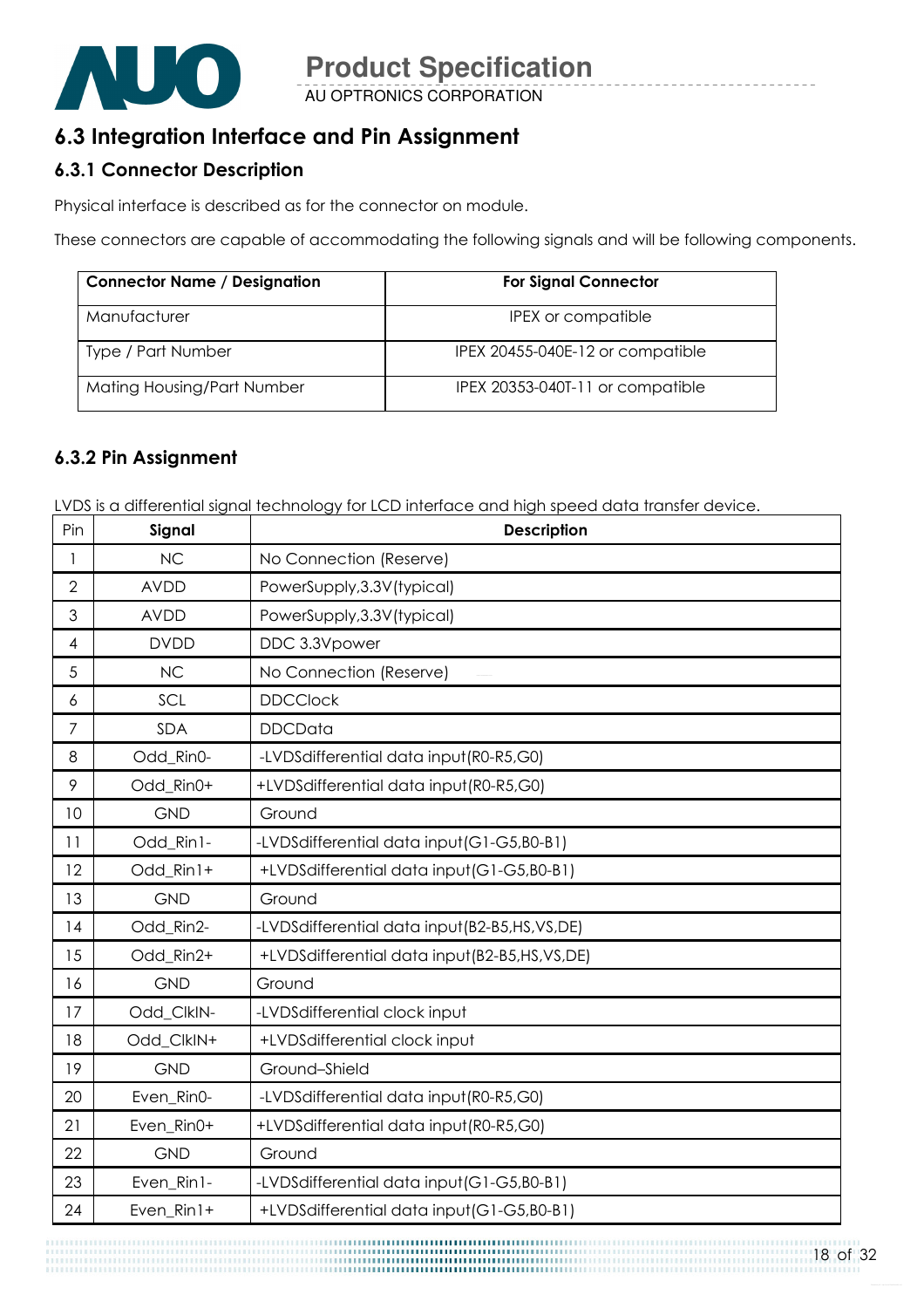

AU OPTRONICS CORPORATION

| 25 | <b>GND</b>  | Ground                                       |
|----|-------------|----------------------------------------------|
| 26 | Even_Rin2-  | -LVDSdifferential data input(B2-B5,HS,VS,DE) |
| 27 | Even_Rin2+  | +LVDSdifferential data input(B2-B5,HS,VS,DE) |
| 28 | <b>GND</b>  | Ground                                       |
| 29 | Even_ClkIN- | -LVDSdifferential clock input                |
| 30 | Even_ClkIN+ | +LVDSdifferential clock input                |
| 31 | <b>GND</b>  | Ground-Shield                                |
| 32 | VLED_GND    | <b>LED Ground</b>                            |
| 33 | VLED_GND    | <b>LED Ground</b>                            |
| 34 | <b>NC</b>   | No Connection (Reserve)                      |
| 35 | <b>PWM</b>  | System PWM Logic Input level                 |
| 36 | LED_EN      | LED enable input level                       |
| 37 | NC          | No Connection (Reserve)                      |
| 38 | <b>VLED</b> | <b>LED Power Supply</b>                      |
| 39 | <b>VLED</b> | LED Power Supply                             |
| 40 | <b>VLED</b> | <b>LED Power Supply</b>                      |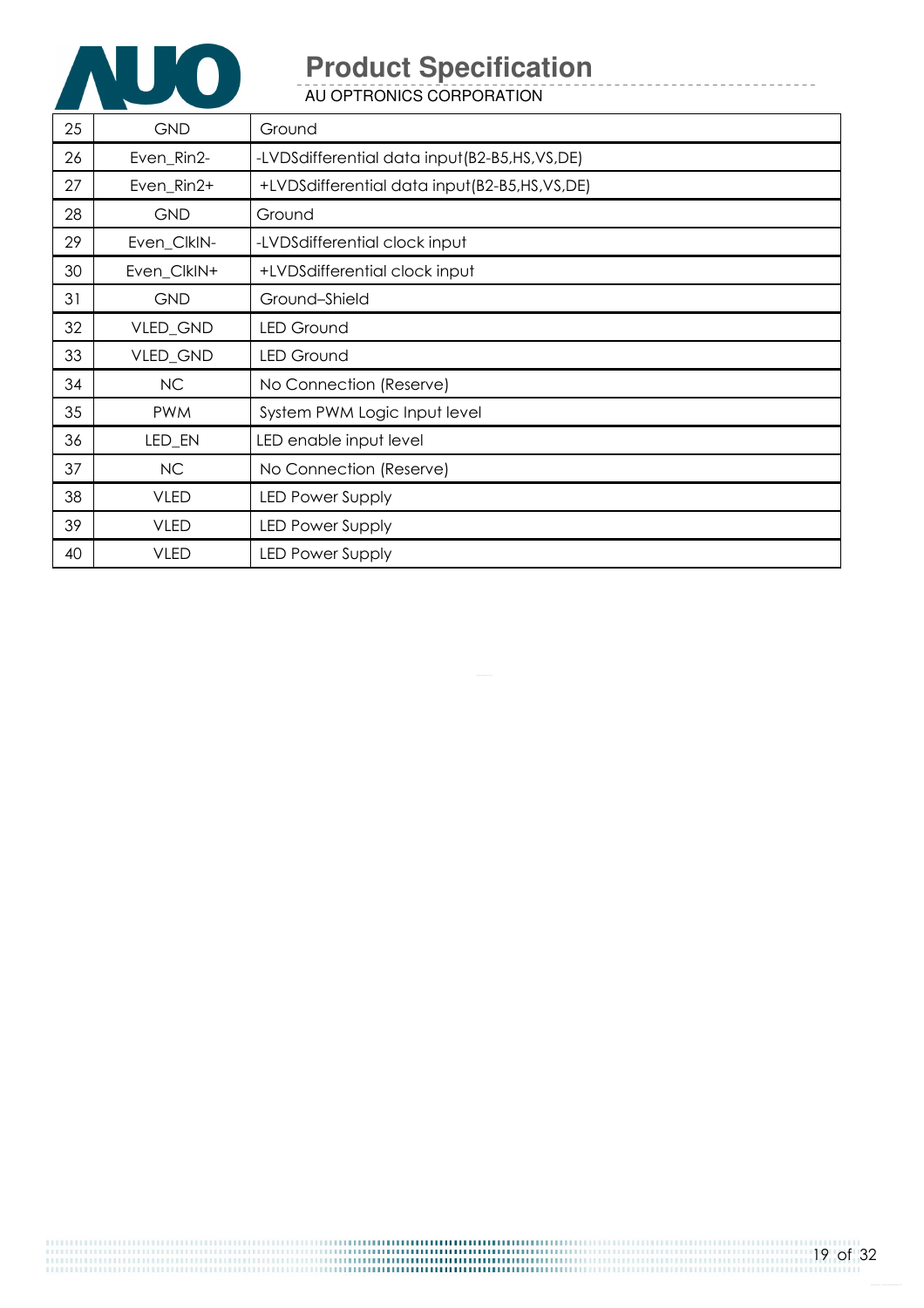

AU OPTRONICS CORPORATION



Note1: Input signals shall be low or High-impedance state when VDD is off.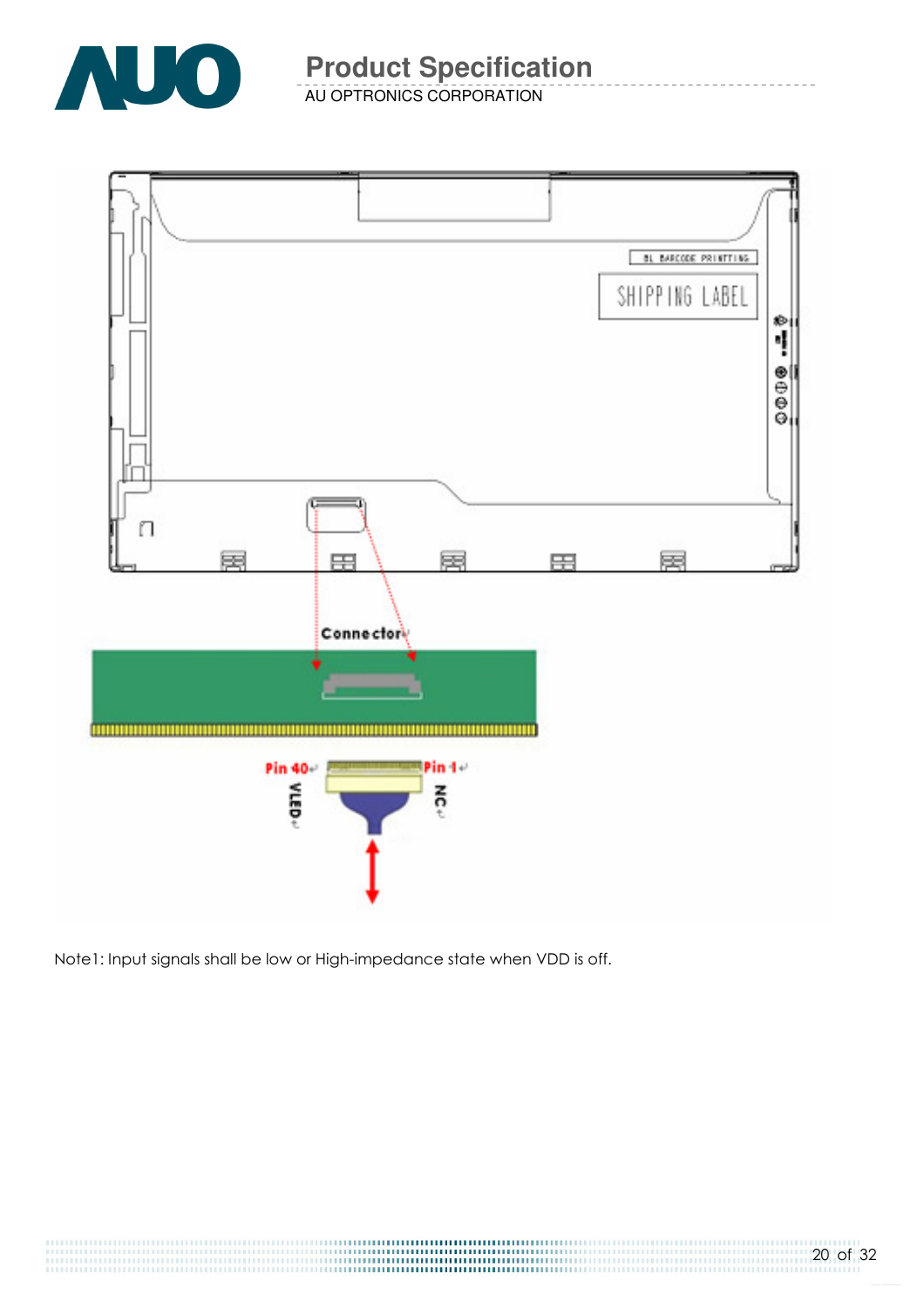

AU OPTRONICS CORPORATION

### 6.4 Interface Timing

### 6.4.1 Timing Characteristics

Basically, interface timings should match the 1920x1080 /60Hz manufacturing guide line timing.

| Parameter              |                 | Symbol                  | Min. | Typ.  | Max. | Unit              |
|------------------------|-----------------|-------------------------|------|-------|------|-------------------|
| <b>Frame Rate</b>      |                 |                         | 50   | 60    |      | Hz                |
| <b>Clock frequency</b> |                 | $1/$ Tclock             | ۰    | 71.19 | 85   | <b>MHz</b>        |
|                        | Period          | $\mathsf{T}_\mathsf{V}$ | 1088 | 1130  | ۰    |                   |
| <b>Vertical</b>        | <b>Active</b>   | $T_{VD}$                | 1080 |       |      | $\mathsf{T}$ Line |
| Section                | <b>Blanking</b> | $T_{VB}$                | 8    | 50    | ۰    |                   |
|                        | Period          | Tн                      | 990  | 1050  | ۰    |                   |
| <b>Horizontal</b>      | <b>Active</b>   | T <sub>HD</sub>         |      | 960   |      | <b>T</b> Clock    |
| <b>Section</b>         | <b>Blanking</b> | $T_{HB}$                | 30   | 90    |      |                   |

Note : DE mode only

### 6.4.2 Timing diagram

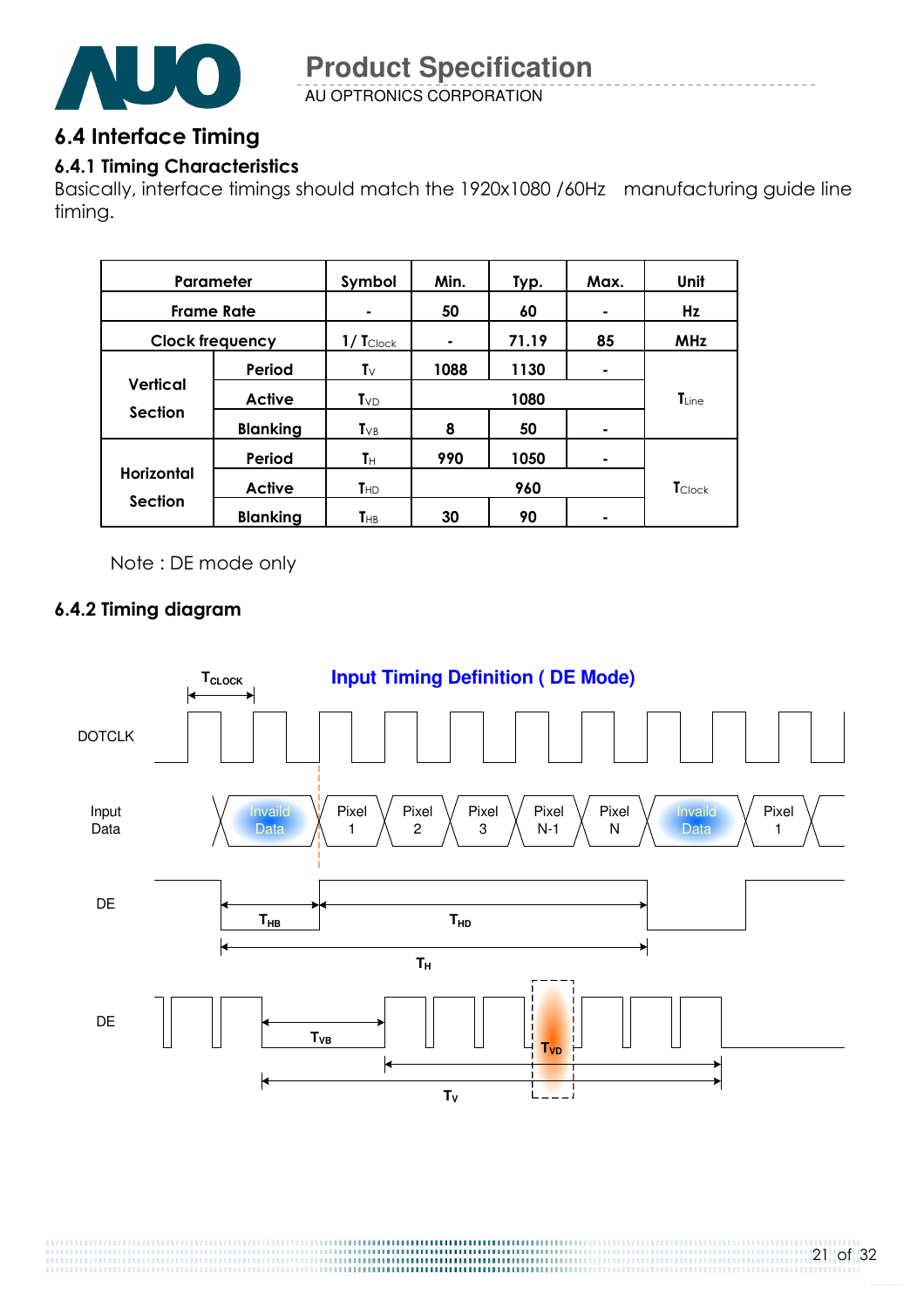

AU OPTRONICS CORPORATION

#### 6.5 Power ON/OFF Sequence

Power on/off sequence is as follows. Interface signals and LED on/off sequence are also shown in the chart. Signals from any system shall be Hi-Z state or low level when VDD is off



| <b>Power Sequence Timing</b> |             |      |      |              |  |
|------------------------------|-------------|------|------|--------------|--|
|                              | Value       |      |      |              |  |
| Parameter                    | Min.        | Typ. | Max. | <b>Units</b> |  |
| T1                           | 0.5         |      | 10   |              |  |
| T <sub>2</sub>               | $\mathbf 0$ |      | 50   |              |  |
| T <sub>3</sub>               | 200         |      |      |              |  |
| T4                           | 0.5         |      | 10   |              |  |
| T <sub>5</sub>               | 10          |      |      |              |  |
| T6                           | 10          |      |      |              |  |
| T7                           | $\mathbf 0$ |      |      | ms           |  |
| T8                           | 10          |      |      |              |  |
| T9                           | $\mathbf 0$ |      | 10   |              |  |
| <b>T10</b>                   | 200         |      |      |              |  |
| <b>T11</b>                   | 0.5         |      | 50   |              |  |
| T12                          | 0           | ۰    | 10   |              |  |
| T13                          | 400         |      |      |              |  |

Note:If T3,T5,T6 couldn't match above specifications, must request T3+T5+T6 > 200ms at least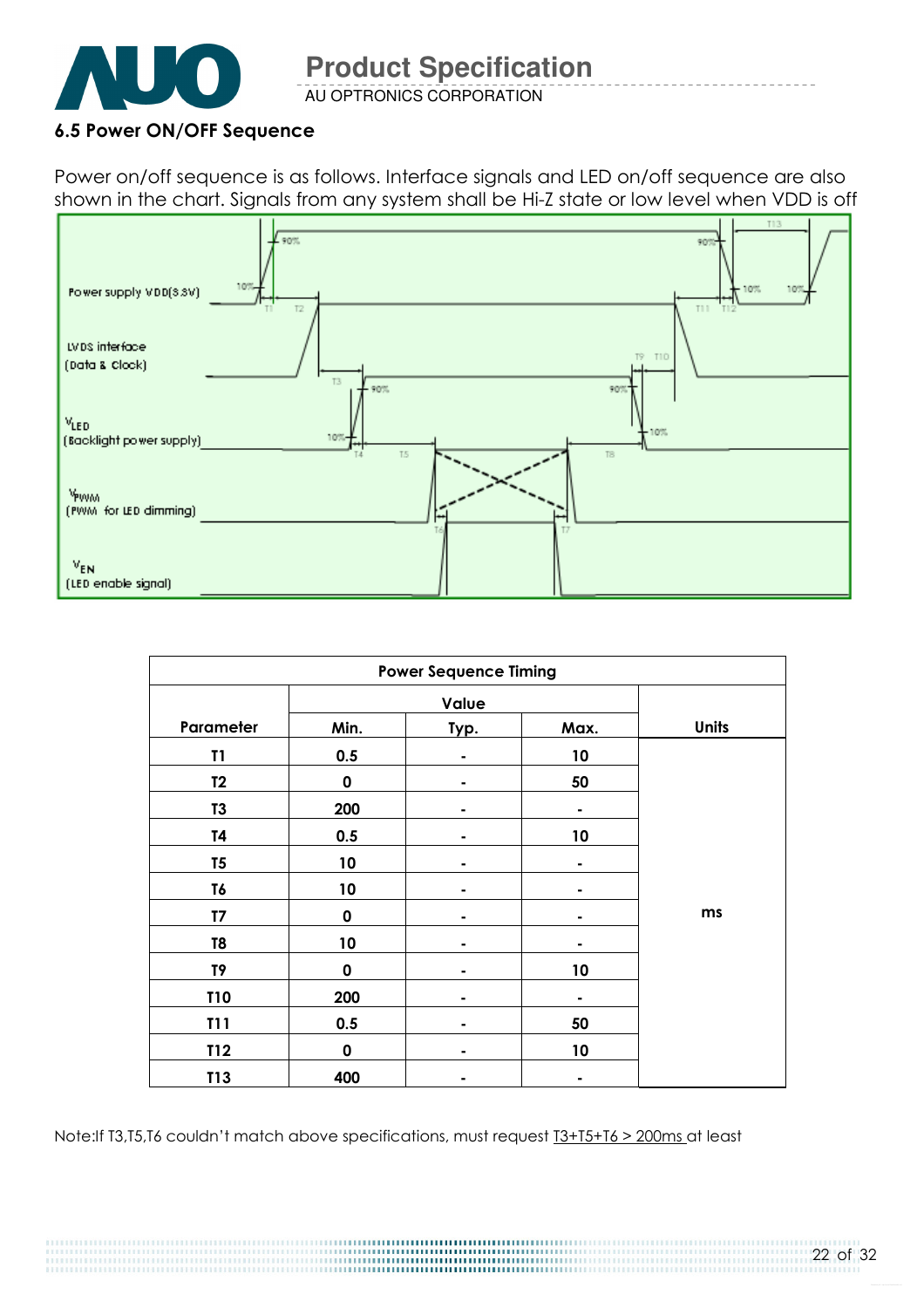AU OPTRONICS CORPORATION

## 7. Vibration and Shock Test

#### 7.1 Vibration Test

#### Test Spec:

- **•** Test method: Non-Operation
- Acceleration: 1.5 G
- **•** Frequency: 10 500Hz Random
- Sweep: 30 Minutes each Axis (X, Y, Z)

#### 7.2 Shock Test Spec:

#### Test Spec:

- **•** Test method: Non-Operation
- Acceleration: 220 G, Half sine wave
- Active time: 2 ms
- Pulse: X,Y,Z .one time for each side

#### 7.3. Reliability

| <b>Items</b>                                     | <b>Required Condition</b>                     | <b>Note</b> |
|--------------------------------------------------|-----------------------------------------------|-------------|
| Temperature<br>Humidity Bias                     | Ta= 40°C, 90%RH, 300h                         |             |
| <b>High Temperature</b><br>Operation             | Ta= $50^{\circ}$ C, Dry, 300h                 |             |
| Low Temperature<br>Operation                     | Ta= $0^{\circ}$ C, 300h                       |             |
| High Temperature Storage                         | Ta= 60°C, 35%RH, 300h                         |             |
| Low Temperature Storage   Ta= -20°C, 50%RH, 300h |                                               |             |
| <b>Thermal Shock</b><br>Test                     | Ta=-20℃to 60℃, Duration at 30 min, 100 cycles |             |
| ESD                                              | Contact: ±8 KV                                | Note 1      |
|                                                  | $Air: \pm 15$ KV                              |             |

Note1: According to EN 61000-4-2 , ESD class B: Some performance degradation allowed. No data lost

. Self-recoverable. No hardware failures.

Remark: MTBF (Excluding the LED): 30,000 hours with a confidence level 90%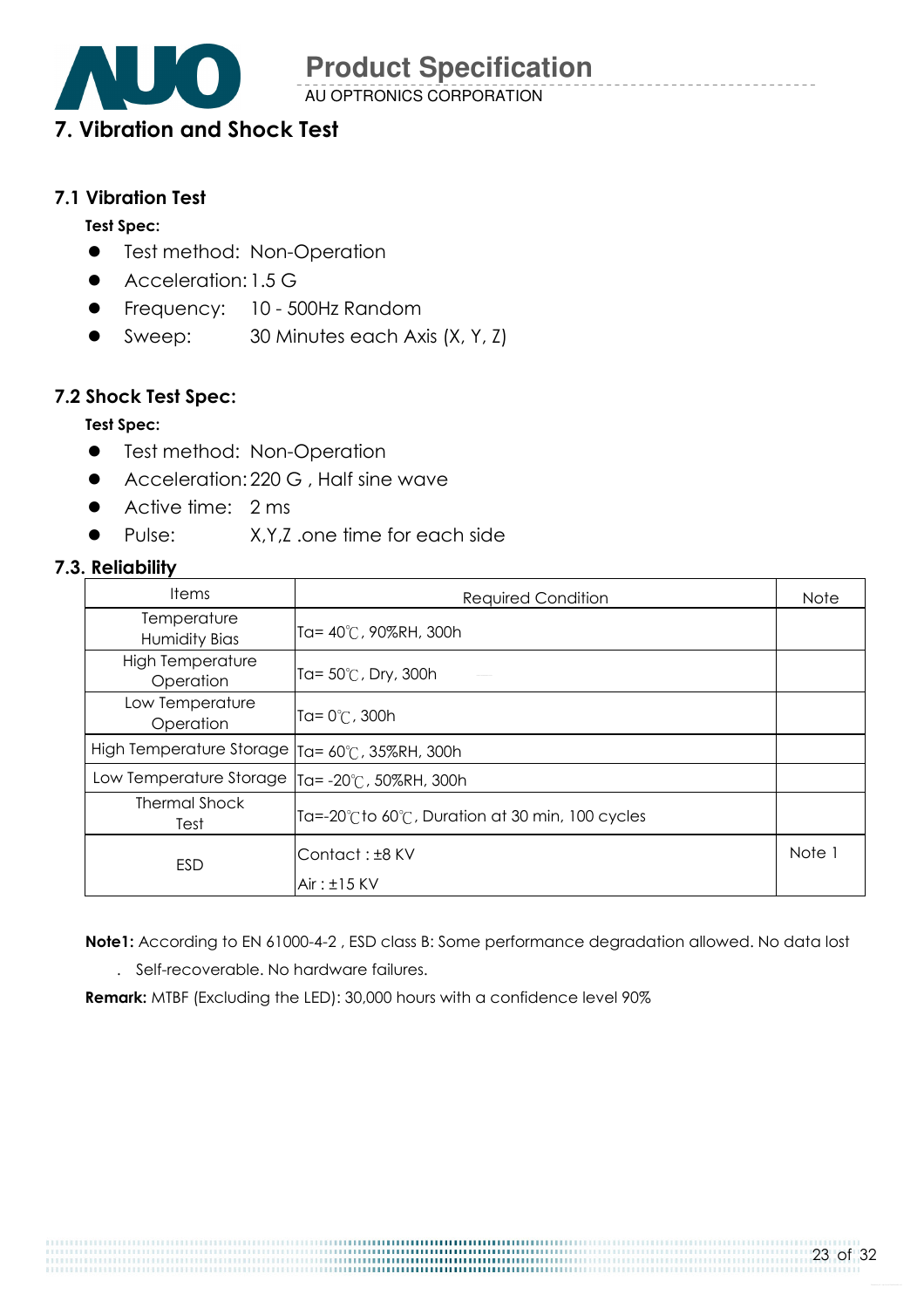

8. Mechanical Characteristics

### 8.1 LCM Outline Dimension

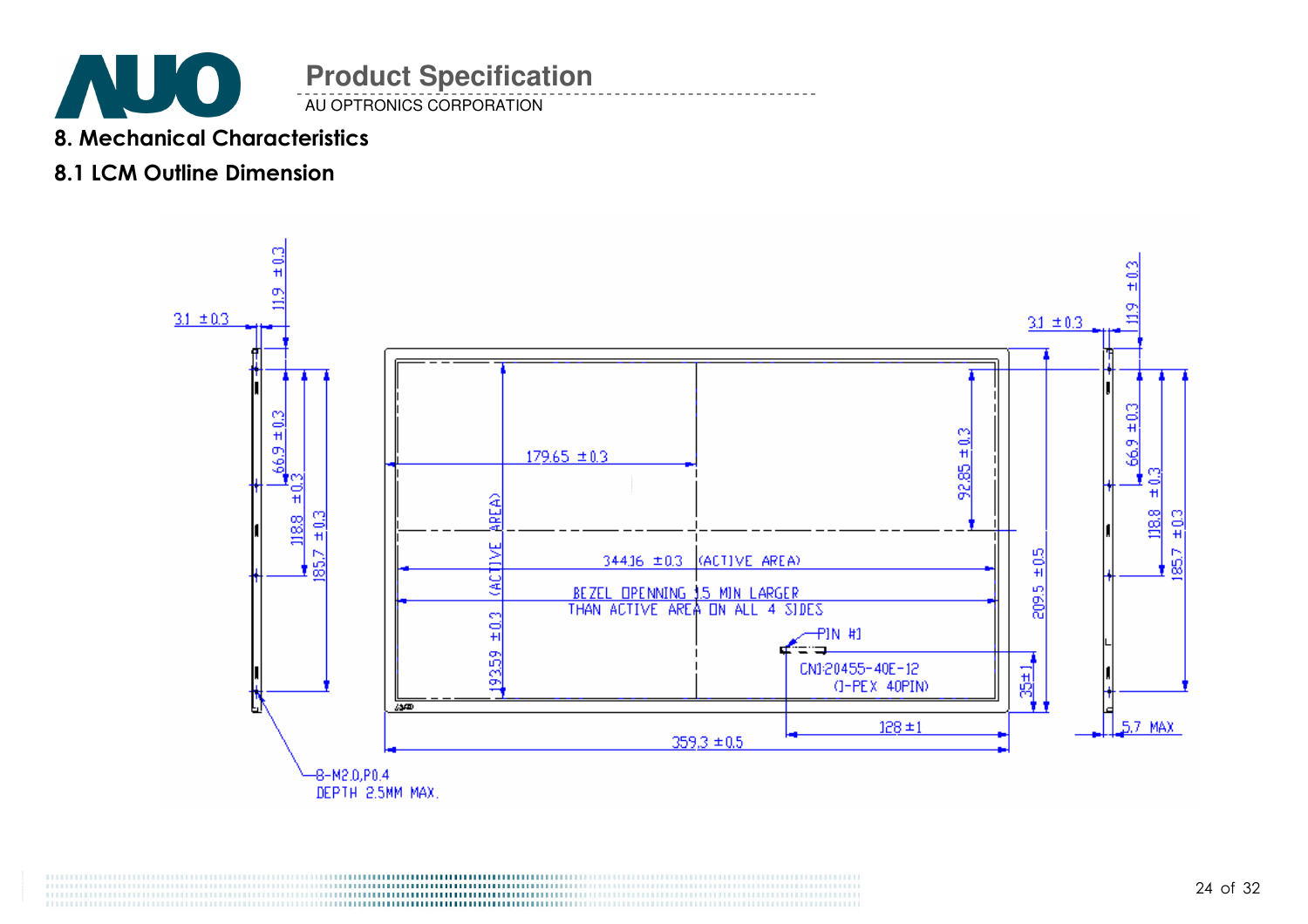

**AU OPTRONICS CORPORATION** 

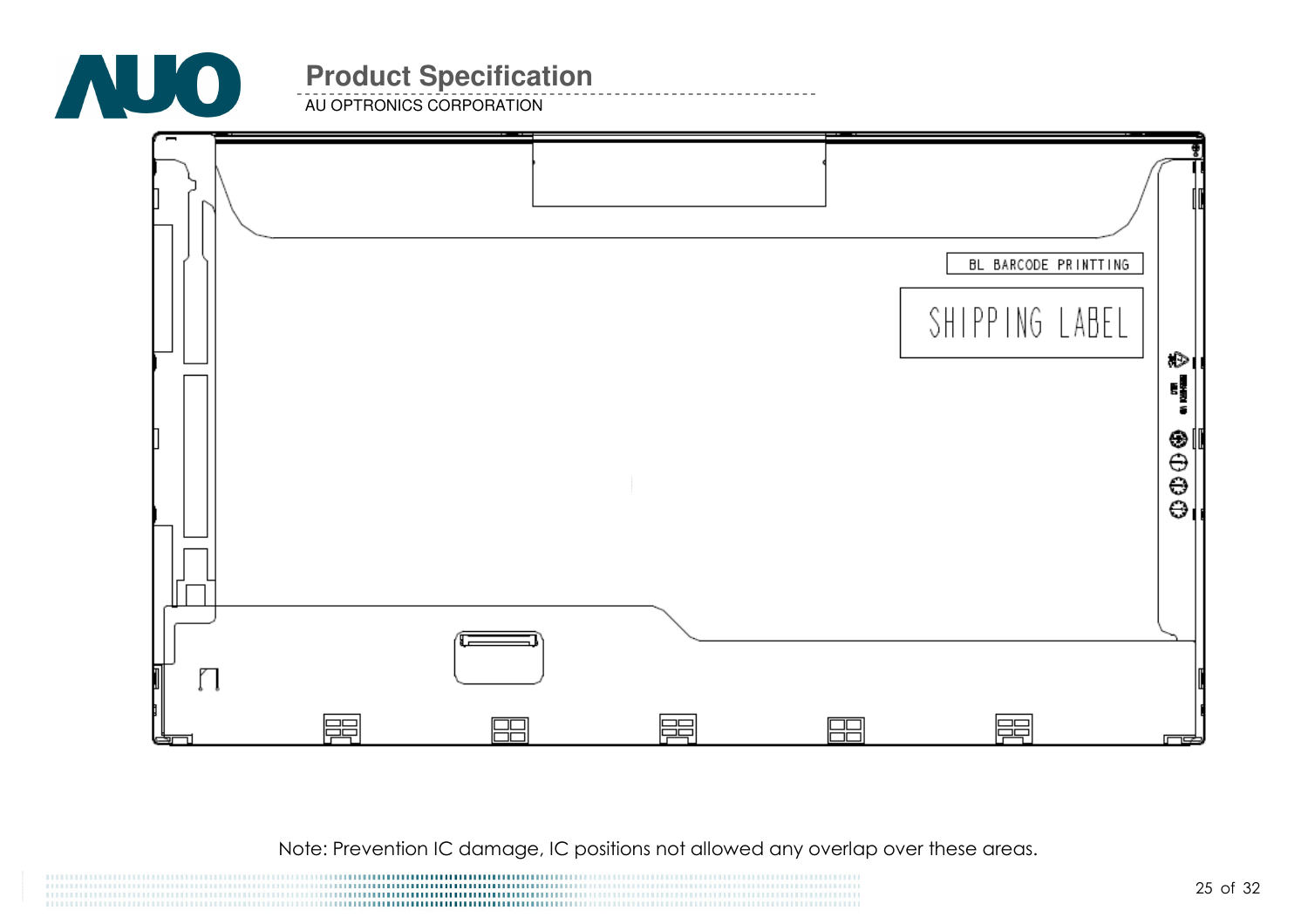

AU OPTRONICS CORPORATION

### 8.2 Screw Hole Depth and Center Position

Maximum Screw penetration from side surface is 2.5mm (See drawing)

Screw hole center location, from front surface =  $3.10 \pm 0.3$ mm (See drawing) Screw Torque: Maximum 2.5 kgf-cm

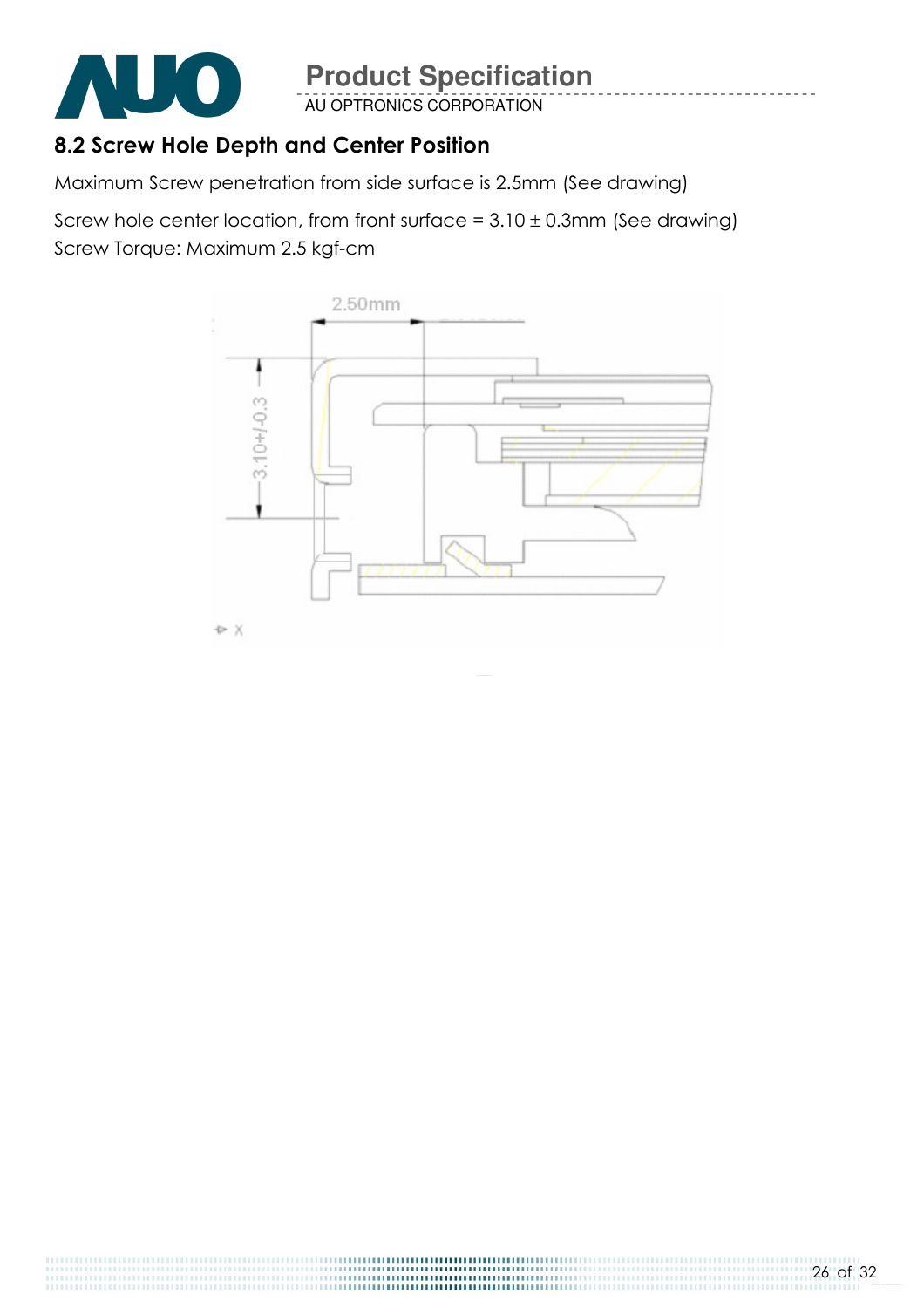

AU OPTRONICS CORPORATION

9. Shipping and Package

### 9.1 Shipping Label Format

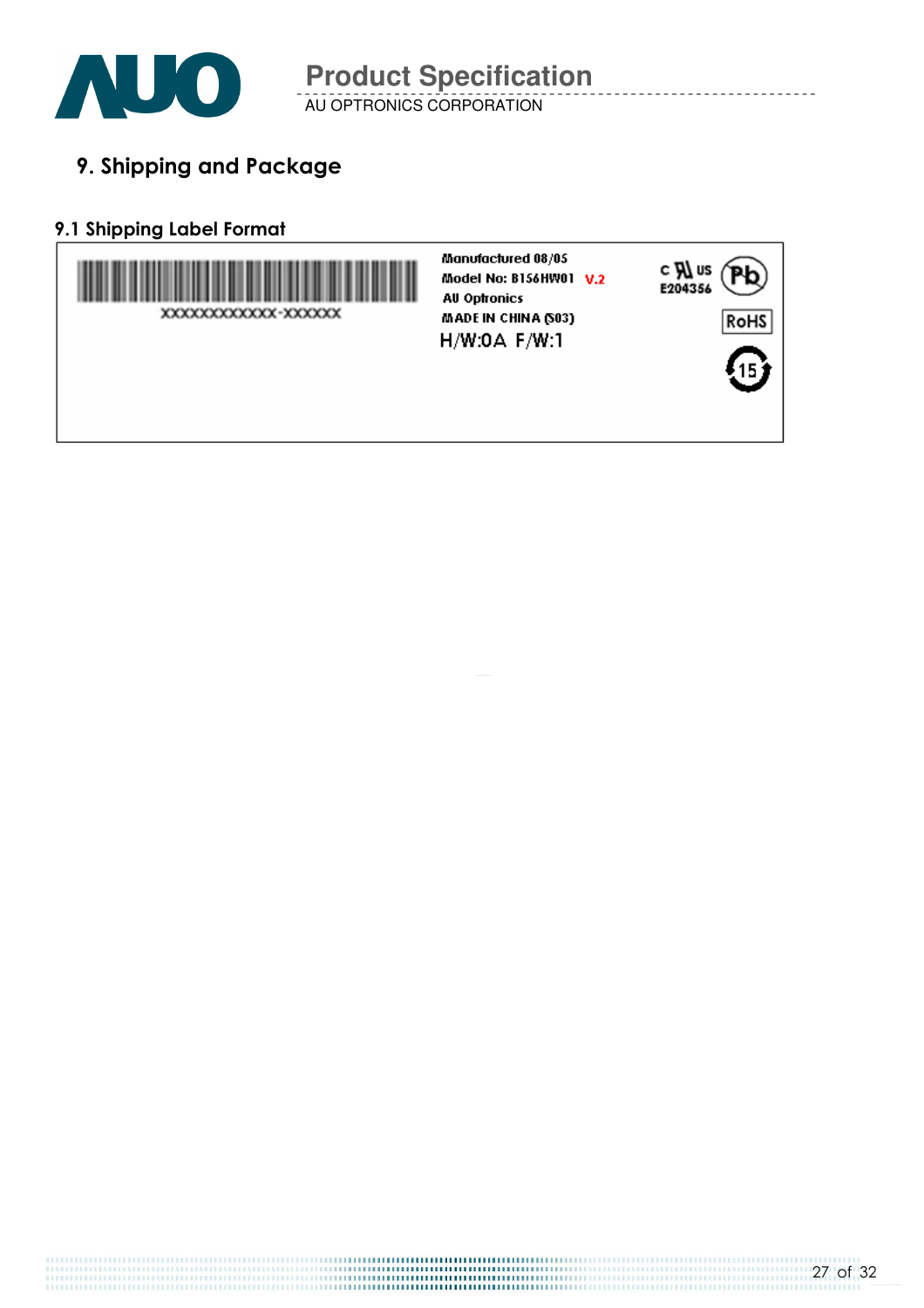

AU OPTRONICS CORPORATION

#### 9.2. Carton package



### 9.3 Shipping package of palletizing sequence



Note: Limit of box palletizing  $=$  Max 3 layers(ship and stock conditions)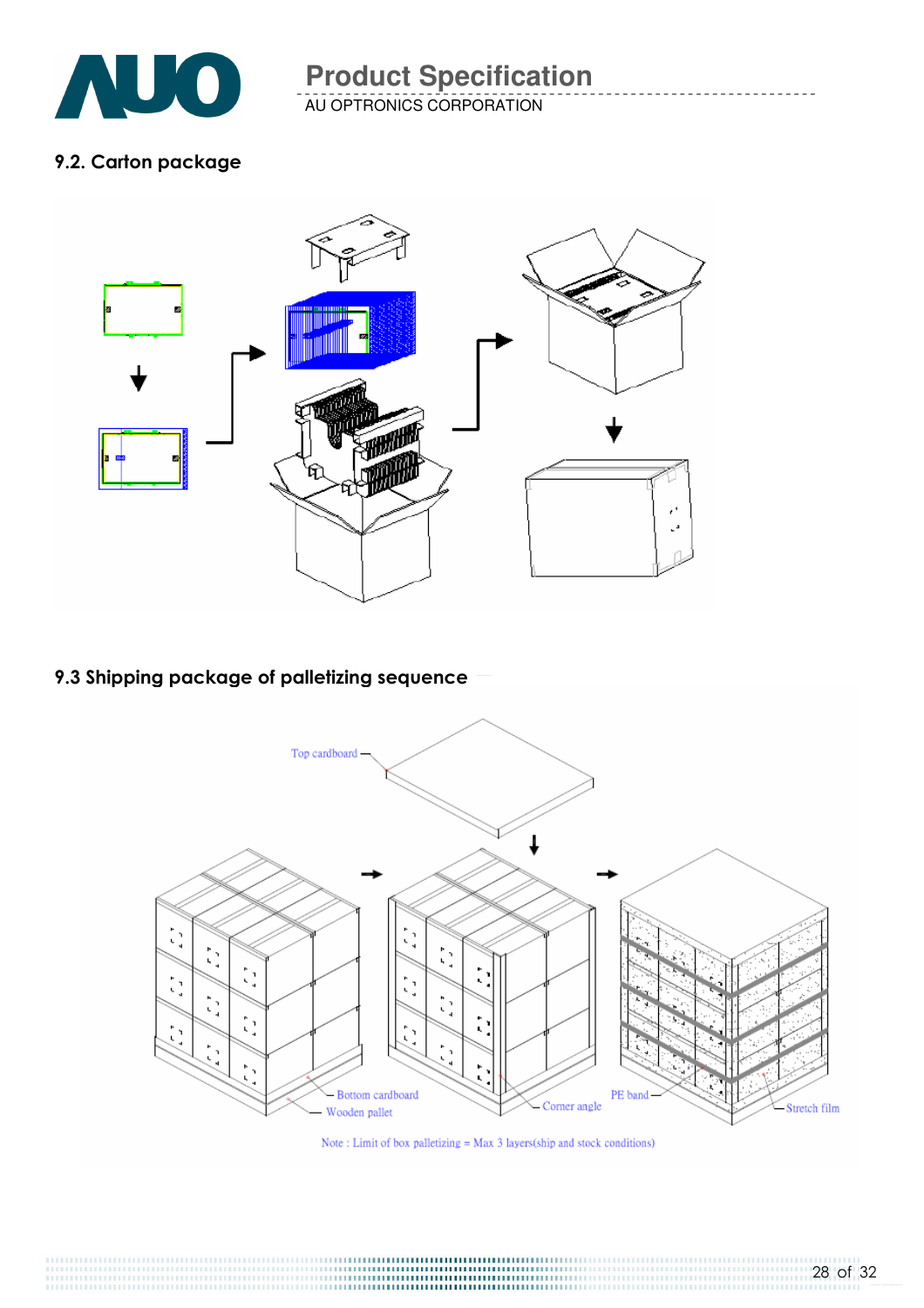

AU OPTRONICS CORPORATION

## 10. Appendix: EDID description

| <b>HEX</b><br><b>HEX</b><br><b>BIN</b><br><b>DEC</b><br>00<br>00<br>00000000<br>$\overline{0}$<br>Header<br>01<br>FF<br>11111111<br>255<br>02<br>FF<br>11111111<br>255<br>03<br>FF<br>11111111<br>255<br>04<br>FF<br>11111111<br>255<br>05<br>FF<br>11111111<br>255<br>06<br>FF<br>11111111<br>255<br>07<br>$\overline{0}$<br>00<br>00000000<br>08<br>00000110<br>EISA Manuf. Code LSB<br>06<br>6<br>09<br>AF<br>10101111<br>175<br><b>Compressed ASCII</b><br>0A<br>Product Code<br>11101101<br>ED<br>237<br>0B<br>12<br>00010010<br>18<br>hex, LSB first<br>OC<br>32-bit ser #<br>00<br>00000000<br>$\overline{0}$<br>$\mathbf 0$<br>0D<br>00<br>00000000<br>0E<br>$\mathbf 0$<br>00<br>00000000<br>0F<br>00<br>00000000<br>$\mathbf 0$<br>10<br>01<br>Week of manufacture<br>00000001<br>11<br>12<br>00010010<br>18<br>Year of manufacture<br>12<br>EDID Structure Ver.<br>01<br>00000001<br>3<br>13<br>EDID revision #<br>03<br>00000011<br>Video input def. (digital I/P,<br> 4<br>non-TMDS, CRGB)<br>80<br>10000000<br>128<br>Max H image size<br>(rounded to<br>15<br>00100010<br>22<br>34<br>cm)<br>Max V image size (rounded to<br>16<br>13<br>00010011<br>19<br>cm)<br>Display Gamma<br>17<br>78<br>(=(gamma*100)-100)<br>01111000<br>120<br>Feature support (no DPMS,<br>18<br>Active OFF, RGB, tmg Blk#1)<br>00001010<br>10<br>0A<br>Red/green low bits (Lower 2:2:2:2<br>19<br>C8<br>bits)<br>11001000<br>200<br>Blue/white low bits (Lower 2:2:2:2<br>1A<br>95<br>10010101<br>149<br>bits)<br>1B<br>9E<br>10011110<br>(Upper 8 bits)<br>Red x<br>158<br>1C<br>Red y/ highER 8 bits<br>57<br>01010111<br>87<br>01010100<br>1D<br>54<br>84<br>Green x<br>1E<br>92<br>10010010<br>146<br>Green y<br>1F<br>Blue x<br>26<br>00100110<br>38<br>20<br><b>OF</b><br>00001111<br>Blue y<br>15<br>21<br>White x<br>50<br>01010000<br>80<br>22<br>54<br>01010100<br>84<br>White y<br>23<br>$00\,$<br>00000000<br><b>Established timing 1</b><br>$\mathbf 0$ | <b>Address</b> | <b>FUNCTION</b>             | <b>Value</b> | <b>Value</b> | <b>Value</b>        | <b>Note</b> |
|----------------------------------------------------------------------------------------------------------------------------------------------------------------------------------------------------------------------------------------------------------------------------------------------------------------------------------------------------------------------------------------------------------------------------------------------------------------------------------------------------------------------------------------------------------------------------------------------------------------------------------------------------------------------------------------------------------------------------------------------------------------------------------------------------------------------------------------------------------------------------------------------------------------------------------------------------------------------------------------------------------------------------------------------------------------------------------------------------------------------------------------------------------------------------------------------------------------------------------------------------------------------------------------------------------------------------------------------------------------------------------------------------------------------------------------------------------------------------------------------------------------------------------------------------------------------------------------------------------------------------------------------------------------------------------------------------------------------------------------------------------------------------------------------------------------------------------------------------------------------------------------------------------------------------------------------------------------|----------------|-----------------------------|--------------|--------------|---------------------|-------------|
|                                                                                                                                                                                                                                                                                                                                                                                                                                                                                                                                                                                                                                                                                                                                                                                                                                                                                                                                                                                                                                                                                                                                                                                                                                                                                                                                                                                                                                                                                                                                                                                                                                                                                                                                                                                                                                                                                                                                                                |                |                             |              |              |                     |             |
|                                                                                                                                                                                                                                                                                                                                                                                                                                                                                                                                                                                                                                                                                                                                                                                                                                                                                                                                                                                                                                                                                                                                                                                                                                                                                                                                                                                                                                                                                                                                                                                                                                                                                                                                                                                                                                                                                                                                                                |                |                             |              |              |                     |             |
|                                                                                                                                                                                                                                                                                                                                                                                                                                                                                                                                                                                                                                                                                                                                                                                                                                                                                                                                                                                                                                                                                                                                                                                                                                                                                                                                                                                                                                                                                                                                                                                                                                                                                                                                                                                                                                                                                                                                                                |                |                             |              |              |                     |             |
|                                                                                                                                                                                                                                                                                                                                                                                                                                                                                                                                                                                                                                                                                                                                                                                                                                                                                                                                                                                                                                                                                                                                                                                                                                                                                                                                                                                                                                                                                                                                                                                                                                                                                                                                                                                                                                                                                                                                                                |                |                             |              |              |                     |             |
|                                                                                                                                                                                                                                                                                                                                                                                                                                                                                                                                                                                                                                                                                                                                                                                                                                                                                                                                                                                                                                                                                                                                                                                                                                                                                                                                                                                                                                                                                                                                                                                                                                                                                                                                                                                                                                                                                                                                                                |                |                             |              |              |                     |             |
|                                                                                                                                                                                                                                                                                                                                                                                                                                                                                                                                                                                                                                                                                                                                                                                                                                                                                                                                                                                                                                                                                                                                                                                                                                                                                                                                                                                                                                                                                                                                                                                                                                                                                                                                                                                                                                                                                                                                                                |                |                             |              |              |                     |             |
|                                                                                                                                                                                                                                                                                                                                                                                                                                                                                                                                                                                                                                                                                                                                                                                                                                                                                                                                                                                                                                                                                                                                                                                                                                                                                                                                                                                                                                                                                                                                                                                                                                                                                                                                                                                                                                                                                                                                                                |                |                             |              |              |                     |             |
|                                                                                                                                                                                                                                                                                                                                                                                                                                                                                                                                                                                                                                                                                                                                                                                                                                                                                                                                                                                                                                                                                                                                                                                                                                                                                                                                                                                                                                                                                                                                                                                                                                                                                                                                                                                                                                                                                                                                                                |                |                             |              |              |                     |             |
|                                                                                                                                                                                                                                                                                                                                                                                                                                                                                                                                                                                                                                                                                                                                                                                                                                                                                                                                                                                                                                                                                                                                                                                                                                                                                                                                                                                                                                                                                                                                                                                                                                                                                                                                                                                                                                                                                                                                                                |                |                             |              |              |                     |             |
|                                                                                                                                                                                                                                                                                                                                                                                                                                                                                                                                                                                                                                                                                                                                                                                                                                                                                                                                                                                                                                                                                                                                                                                                                                                                                                                                                                                                                                                                                                                                                                                                                                                                                                                                                                                                                                                                                                                                                                |                |                             |              |              |                     |             |
|                                                                                                                                                                                                                                                                                                                                                                                                                                                                                                                                                                                                                                                                                                                                                                                                                                                                                                                                                                                                                                                                                                                                                                                                                                                                                                                                                                                                                                                                                                                                                                                                                                                                                                                                                                                                                                                                                                                                                                |                |                             |              |              |                     |             |
|                                                                                                                                                                                                                                                                                                                                                                                                                                                                                                                                                                                                                                                                                                                                                                                                                                                                                                                                                                                                                                                                                                                                                                                                                                                                                                                                                                                                                                                                                                                                                                                                                                                                                                                                                                                                                                                                                                                                                                |                |                             |              |              |                     |             |
|                                                                                                                                                                                                                                                                                                                                                                                                                                                                                                                                                                                                                                                                                                                                                                                                                                                                                                                                                                                                                                                                                                                                                                                                                                                                                                                                                                                                                                                                                                                                                                                                                                                                                                                                                                                                                                                                                                                                                                |                |                             |              |              |                     |             |
|                                                                                                                                                                                                                                                                                                                                                                                                                                                                                                                                                                                                                                                                                                                                                                                                                                                                                                                                                                                                                                                                                                                                                                                                                                                                                                                                                                                                                                                                                                                                                                                                                                                                                                                                                                                                                                                                                                                                                                |                |                             |              |              |                     |             |
|                                                                                                                                                                                                                                                                                                                                                                                                                                                                                                                                                                                                                                                                                                                                                                                                                                                                                                                                                                                                                                                                                                                                                                                                                                                                                                                                                                                                                                                                                                                                                                                                                                                                                                                                                                                                                                                                                                                                                                |                |                             |              |              |                     |             |
|                                                                                                                                                                                                                                                                                                                                                                                                                                                                                                                                                                                                                                                                                                                                                                                                                                                                                                                                                                                                                                                                                                                                                                                                                                                                                                                                                                                                                                                                                                                                                                                                                                                                                                                                                                                                                                                                                                                                                                |                |                             |              |              |                     |             |
|                                                                                                                                                                                                                                                                                                                                                                                                                                                                                                                                                                                                                                                                                                                                                                                                                                                                                                                                                                                                                                                                                                                                                                                                                                                                                                                                                                                                                                                                                                                                                                                                                                                                                                                                                                                                                                                                                                                                                                |                |                             |              |              |                     |             |
|                                                                                                                                                                                                                                                                                                                                                                                                                                                                                                                                                                                                                                                                                                                                                                                                                                                                                                                                                                                                                                                                                                                                                                                                                                                                                                                                                                                                                                                                                                                                                                                                                                                                                                                                                                                                                                                                                                                                                                |                |                             |              |              |                     |             |
|                                                                                                                                                                                                                                                                                                                                                                                                                                                                                                                                                                                                                                                                                                                                                                                                                                                                                                                                                                                                                                                                                                                                                                                                                                                                                                                                                                                                                                                                                                                                                                                                                                                                                                                                                                                                                                                                                                                                                                |                |                             |              |              |                     |             |
|                                                                                                                                                                                                                                                                                                                                                                                                                                                                                                                                                                                                                                                                                                                                                                                                                                                                                                                                                                                                                                                                                                                                                                                                                                                                                                                                                                                                                                                                                                                                                                                                                                                                                                                                                                                                                                                                                                                                                                |                |                             |              |              |                     |             |
|                                                                                                                                                                                                                                                                                                                                                                                                                                                                                                                                                                                                                                                                                                                                                                                                                                                                                                                                                                                                                                                                                                                                                                                                                                                                                                                                                                                                                                                                                                                                                                                                                                                                                                                                                                                                                                                                                                                                                                |                |                             |              |              |                     |             |
|                                                                                                                                                                                                                                                                                                                                                                                                                                                                                                                                                                                                                                                                                                                                                                                                                                                                                                                                                                                                                                                                                                                                                                                                                                                                                                                                                                                                                                                                                                                                                                                                                                                                                                                                                                                                                                                                                                                                                                |                |                             |              |              |                     |             |
|                                                                                                                                                                                                                                                                                                                                                                                                                                                                                                                                                                                                                                                                                                                                                                                                                                                                                                                                                                                                                                                                                                                                                                                                                                                                                                                                                                                                                                                                                                                                                                                                                                                                                                                                                                                                                                                                                                                                                                |                |                             |              |              |                     |             |
|                                                                                                                                                                                                                                                                                                                                                                                                                                                                                                                                                                                                                                                                                                                                                                                                                                                                                                                                                                                                                                                                                                                                                                                                                                                                                                                                                                                                                                                                                                                                                                                                                                                                                                                                                                                                                                                                                                                                                                |                |                             |              |              |                     |             |
|                                                                                                                                                                                                                                                                                                                                                                                                                                                                                                                                                                                                                                                                                                                                                                                                                                                                                                                                                                                                                                                                                                                                                                                                                                                                                                                                                                                                                                                                                                                                                                                                                                                                                                                                                                                                                                                                                                                                                                |                |                             |              |              |                     |             |
|                                                                                                                                                                                                                                                                                                                                                                                                                                                                                                                                                                                                                                                                                                                                                                                                                                                                                                                                                                                                                                                                                                                                                                                                                                                                                                                                                                                                                                                                                                                                                                                                                                                                                                                                                                                                                                                                                                                                                                |                |                             |              |              |                     |             |
|                                                                                                                                                                                                                                                                                                                                                                                                                                                                                                                                                                                                                                                                                                                                                                                                                                                                                                                                                                                                                                                                                                                                                                                                                                                                                                                                                                                                                                                                                                                                                                                                                                                                                                                                                                                                                                                                                                                                                                |                |                             |              |              |                     |             |
|                                                                                                                                                                                                                                                                                                                                                                                                                                                                                                                                                                                                                                                                                                                                                                                                                                                                                                                                                                                                                                                                                                                                                                                                                                                                                                                                                                                                                                                                                                                                                                                                                                                                                                                                                                                                                                                                                                                                                                |                |                             |              |              |                     |             |
|                                                                                                                                                                                                                                                                                                                                                                                                                                                                                                                                                                                                                                                                                                                                                                                                                                                                                                                                                                                                                                                                                                                                                                                                                                                                                                                                                                                                                                                                                                                                                                                                                                                                                                                                                                                                                                                                                                                                                                |                |                             |              |              |                     |             |
|                                                                                                                                                                                                                                                                                                                                                                                                                                                                                                                                                                                                                                                                                                                                                                                                                                                                                                                                                                                                                                                                                                                                                                                                                                                                                                                                                                                                                                                                                                                                                                                                                                                                                                                                                                                                                                                                                                                                                                |                |                             |              |              |                     |             |
|                                                                                                                                                                                                                                                                                                                                                                                                                                                                                                                                                                                                                                                                                                                                                                                                                                                                                                                                                                                                                                                                                                                                                                                                                                                                                                                                                                                                                                                                                                                                                                                                                                                                                                                                                                                                                                                                                                                                                                |                |                             |              |              |                     |             |
|                                                                                                                                                                                                                                                                                                                                                                                                                                                                                                                                                                                                                                                                                                                                                                                                                                                                                                                                                                                                                                                                                                                                                                                                                                                                                                                                                                                                                                                                                                                                                                                                                                                                                                                                                                                                                                                                                                                                                                |                |                             |              |              |                     |             |
|                                                                                                                                                                                                                                                                                                                                                                                                                                                                                                                                                                                                                                                                                                                                                                                                                                                                                                                                                                                                                                                                                                                                                                                                                                                                                                                                                                                                                                                                                                                                                                                                                                                                                                                                                                                                                                                                                                                                                                |                |                             |              |              |                     |             |
|                                                                                                                                                                                                                                                                                                                                                                                                                                                                                                                                                                                                                                                                                                                                                                                                                                                                                                                                                                                                                                                                                                                                                                                                                                                                                                                                                                                                                                                                                                                                                                                                                                                                                                                                                                                                                                                                                                                                                                |                |                             |              |              |                     |             |
|                                                                                                                                                                                                                                                                                                                                                                                                                                                                                                                                                                                                                                                                                                                                                                                                                                                                                                                                                                                                                                                                                                                                                                                                                                                                                                                                                                                                                                                                                                                                                                                                                                                                                                                                                                                                                                                                                                                                                                |                |                             |              |              |                     |             |
|                                                                                                                                                                                                                                                                                                                                                                                                                                                                                                                                                                                                                                                                                                                                                                                                                                                                                                                                                                                                                                                                                                                                                                                                                                                                                                                                                                                                                                                                                                                                                                                                                                                                                                                                                                                                                                                                                                                                                                |                |                             |              |              |                     |             |
|                                                                                                                                                                                                                                                                                                                                                                                                                                                                                                                                                                                                                                                                                                                                                                                                                                                                                                                                                                                                                                                                                                                                                                                                                                                                                                                                                                                                                                                                                                                                                                                                                                                                                                                                                                                                                                                                                                                                                                |                |                             |              |              |                     |             |
|                                                                                                                                                                                                                                                                                                                                                                                                                                                                                                                                                                                                                                                                                                                                                                                                                                                                                                                                                                                                                                                                                                                                                                                                                                                                                                                                                                                                                                                                                                                                                                                                                                                                                                                                                                                                                                                                                                                                                                | 24             | <b>Established timing 2</b> | $00\,$       | 00000000     | $\mathsf{O}\xspace$ |             |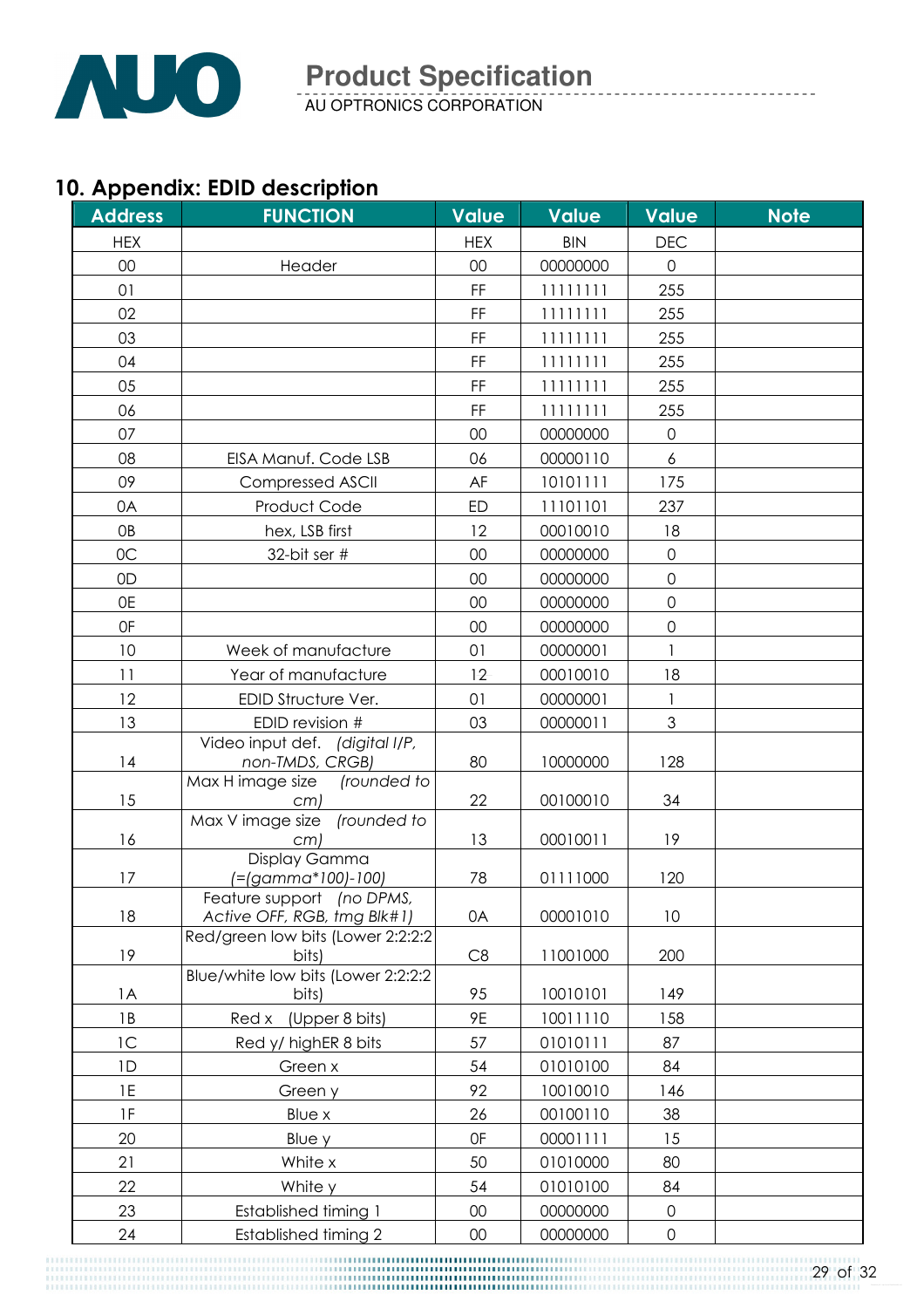

AU OPTRONICS CORPORATION

| 25 | Established timing 3                                            | 00             | 00000000 | $\mathbf 0$         |  |
|----|-----------------------------------------------------------------|----------------|----------|---------------------|--|
| 26 | Standard timing #1                                              | 01             | 00000001 |                     |  |
| 27 |                                                                 | 01             | 00000001 | 1                   |  |
| 28 | Standard timing #2                                              | 01             | 00000001 |                     |  |
| 29 |                                                                 | 01             | 00000001 | 1                   |  |
| 2A | Standard timing #3                                              | 01             | 00000001 | 1                   |  |
| 2B |                                                                 | 01             |          |                     |  |
|    |                                                                 |                | 00000001 |                     |  |
| 2C | Standard timing #4                                              | 01             | 00000001 |                     |  |
| 2D |                                                                 | 01             | 00000001 |                     |  |
| 2E | Standard timing #5                                              | 01             | 00000001 | $\mathbf{1}$        |  |
| 2F |                                                                 | 01             | 00000001 |                     |  |
| 30 | Standard timing #6                                              | 01             | 00000001 | 1                   |  |
| 31 |                                                                 | 01             | 00000001 | 1                   |  |
| 32 | Standard timing #7                                              | 01             | 00000001 | 1                   |  |
| 33 |                                                                 | 01             | 00000001 |                     |  |
| 34 | Standard timing #8                                              | 01             | 00000001 |                     |  |
| 35 |                                                                 | 01             | 00000001 | 1                   |  |
| 36 | Pixel Clock/10000<br><b>LSB</b>                                 | A <sub>0</sub> | 10100000 | 160                 |  |
| 37 | Pixel Clock/10000<br><b>USB</b>                                 | 37             | 00110111 | 55                  |  |
|    | Horz active                                                     |                |          |                     |  |
| 38 | Lower 8bits                                                     | 80             | 10000000 | 128                 |  |
|    | Horz blanking                                                   |                |          |                     |  |
| 39 | Lower 8bits                                                     | <b>B4</b>      | 10110100 | 180                 |  |
|    | HorzAct: HorzBlnk                                               |                |          |                     |  |
| 3A | Upper 4:4 bits<br><b>Vertical Active</b>                        | 70             | 01110000 | 112                 |  |
| 3B | Lower 8bits                                                     | 38             | 00111000 | 56                  |  |
|    | <b>Vertical Blanking</b>                                        |                |          |                     |  |
| 3C | Lower 8bits                                                     | 32             | 00110010 | 50                  |  |
|    | Vert Act: Vertical Blanking                                     |                |          |                     |  |
| 3D | (upper 4:4 bit)                                                 | 40             | 01000000 | 64                  |  |
| 3E | HorzSync. Offset                                                | 6C             | 01101100 | 108                 |  |
| 3F | HorzSync.Width                                                  | 30             | 00110000 | 48                  |  |
|    | VertSync.Offset:                                                |                |          |                     |  |
| 40 | VertSync. Width<br>Horz‖ Sync Offset/Width                      | AA             | 10101010 | 170                 |  |
| 41 | <b>Upper 2bits</b>                                              | 00             | 00000000 | $\mathsf{O}\xspace$ |  |
|    | Horizontal Image Size                                           |                |          |                     |  |
| 42 | Lower 8bits                                                     | 58             | 01011000 | 88                  |  |
|    | Vertical Image Size                                             |                |          |                     |  |
| 43 | Lower 8bits                                                     | C1             | 11000001 | 193                 |  |
| 44 | <b>Horizontal &amp; Vertical</b><br>Image Size (upper 4:4 bits) | 10             | 00010000 | 16                  |  |
|    | <b>Horizontal Border</b>                                        |                |          |                     |  |
| 45 | (zero for internal LCD)                                         | 00             | 00000000 | $\mathsf{O}\xspace$ |  |
|    | <b>Vertical Border</b>                                          |                |          |                     |  |
| 46 | (zero for internal LCD)                                         | 00             | 00000000 | $\mathsf{O}\xspace$ |  |
|    | Signal (non-intr, norm, no stero,                               |                |          |                     |  |
| 47 | sep sync, neg pol)                                              | 18             | 00011000 | 24                  |  |
| 48 | Detailed timing/monitor                                         | 00             | 00000000 | $\mathbf 0$         |  |
| 49 | descriptor #2                                                   | 00             | 00000000 | $\mathsf{O}$        |  |
| 4A |                                                                 | $00\,$         | 00000000 | $\mathsf{O}$        |  |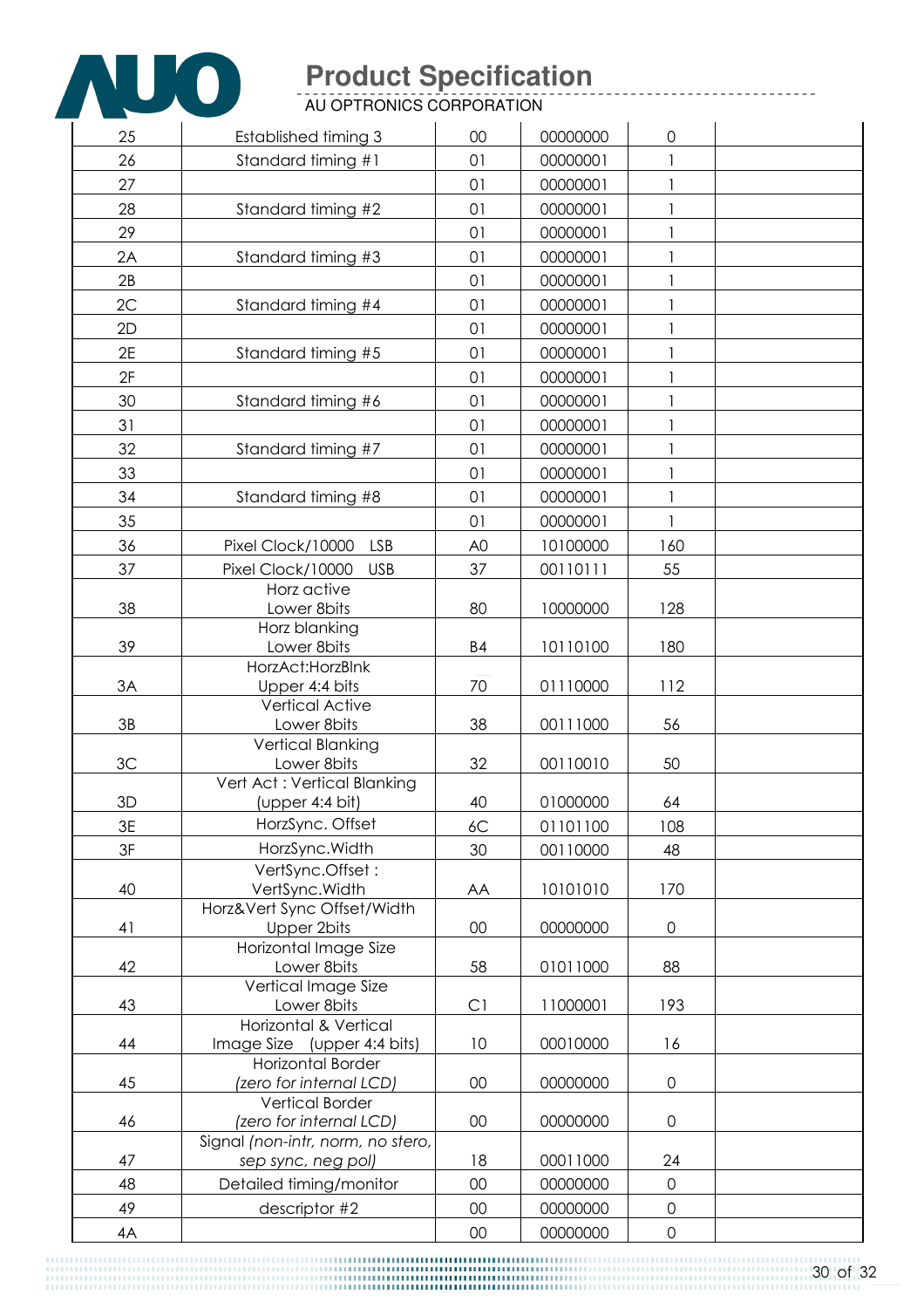

AU OPTRONICS CORPORATION

| 4B       |                                    | 0F            | 00001111             | 15                  |                                    |
|----------|------------------------------------|---------------|----------------------|---------------------|------------------------------------|
| 4C       |                                    | 00            | 00000000             | $\mathsf{O}\xspace$ |                                    |
| 4D       |                                    | 00            | 00000000             | $\overline{0}$      |                                    |
| 4E       |                                    | 00            | 00000000             | $\mathbf 0$         |                                    |
| 4F       |                                    | 00            | 00000000             | $\mathsf{O}\xspace$ |                                    |
| 50       |                                    | 00            | 00000000             | $\mathbf 0$         |                                    |
| 51       |                                    | 00            | 00000000             | $\mathsf{O}\xspace$ |                                    |
| 52       |                                    | 00            | 00000000             | $\mathsf{O}\xspace$ |                                    |
| 53       |                                    | 00            | 00000000             | $\mathsf{O}\xspace$ |                                    |
| 54       |                                    | 00            | 00000000             | $\mathsf{O}$        |                                    |
| 55       |                                    | 00            | 00000000             | $\mathbf 0$         |                                    |
| 56       |                                    | 00            | 00000000             | $\mathsf{O}\xspace$ |                                    |
| 57       |                                    | 00            | 00000000             | $\mathsf{O}\xspace$ |                                    |
| 58       |                                    | 00            | 00000000             | $\mathbf 0$         |                                    |
| 59       |                                    | 20            | 00100000             | 32                  |                                    |
| 5A       | Detailed timing/monitor            | 00            | 00000000             | $\mathsf{O}\xspace$ |                                    |
| 5B       | descriptor #3                      | 00            | 00000000             | $\mathbf 0$         |                                    |
| 5C       |                                    | 00            | 00000000             | $\overline{0}$      |                                    |
| 5D       |                                    | <b>FE</b>     | 11111110             | 254                 |                                    |
| 5E       |                                    | 00            | 00000000             | $\mathbf 0$         |                                    |
| $5F$     | Manufacture                        | 41            | 01000001             | 65                  | A                                  |
| 60       | Manufacture                        | 55            | 01010101             | 85                  | $\sf U$                            |
| 61       | Manufacture                        | $4\mathsf{F}$ | 01001111             | 79                  | $\circ$                            |
| 62       |                                    | 0A            | 00001010             | 10                  |                                    |
| 63       |                                    | 20            | 00100000             | 32                  |                                    |
| 64       |                                    | 20            | 00100000             | 32                  |                                    |
| 65       |                                    | 20            | 00100000             | 32                  |                                    |
| 66       |                                    | 20            | 00100000             | 32                  |                                    |
| 67       |                                    | 20            | 00100000             | 32                  |                                    |
| 68       |                                    | 20            | 00100000             | 32                  |                                    |
| 69       |                                    | 20            | 00100000             | 32                  |                                    |
| 6A       |                                    | 20            | 00100000             | 32                  |                                    |
| 6B       |                                    | 20            | 00100000             | 32                  |                                    |
| 6C       | Detailed timing/monitor            | 00            | 00000000             | $\mathsf{O}\xspace$ |                                    |
| 6D       | descriptor #4                      | 00            | 00000000             | $\mathsf{O}\xspace$ |                                    |
| 6E       |                                    | 00            | 00000000             | $\mathbf 0$         |                                    |
| 6F       |                                    | <b>FE</b>     | 11111110             | 254                 |                                    |
| 70       |                                    | 00            | 00000000             | $\mathsf{O}\xspace$ |                                    |
| 71       | Manufacture P/N                    | 42            | 01000010             | 66                  | $\sf B$                            |
| 72       | Manufacture P/N                    | 31            | 00110001             | 49                  | 1                                  |
| 73       | Manufacture P/N                    | 35            | 00110101             | 53                  | $\sqrt{5}$                         |
| 74<br>75 | Manufacture P/N<br>Manufacture P/N | 36<br>48      | 00110110<br>01001000 | 54<br>72            | $\boldsymbol{6}$<br>$\overline{H}$ |
| 76       | Manufacture P/N                    | 57            | 01010111             | 87                  | W                                  |
| 77       | Manufacture P/N                    | 30            | 00110000             | 48                  | $\mathsf{O}\xspace$                |
| 78       | Manufacture P/N                    | 31            | 00110001             | 49                  | 1                                  |
| 79       | Manufacture P/N                    | 20            | 00100000             | 32                  |                                    |
|          |                                    |               |                      |                     |                                    |